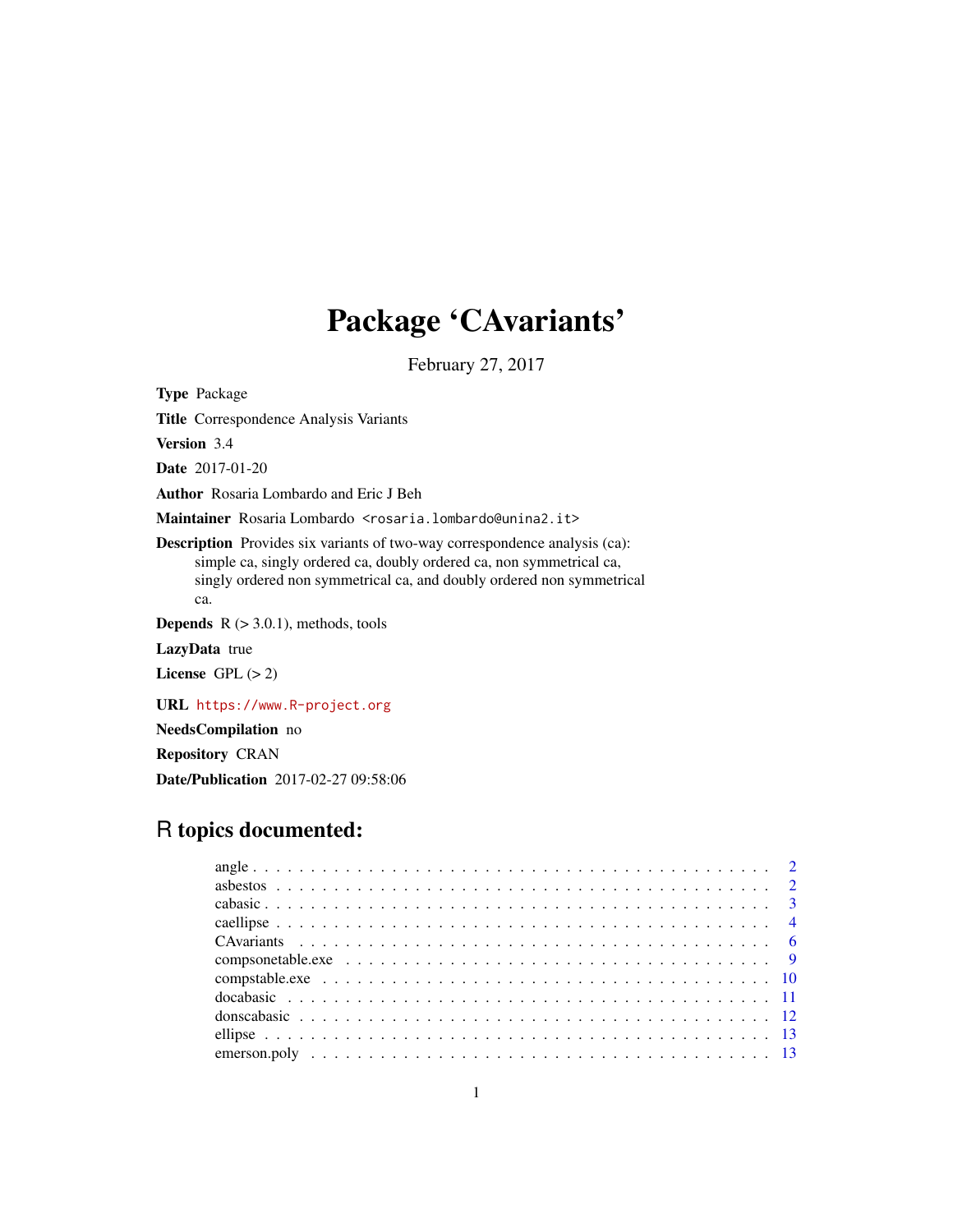#### <span id="page-1-0"></span>2 asbestos as a specific extensive proposal as a specific extensive proposal as best of the set of the set of the set of the set of the set of the set of the set of the set of the set of the set of the set of the set of th

| Index | 31 |
|-------|----|

angle *Angle*

# Description

The **R** internal function angle is used to draw ellipses around points in graphical displays.

# Details

This function is used in two other functions that are caellipse and nscaellipse.

### References

Macdonald PDM 2002 Drawing an ellipse in Splus or R. Available at www.math.mcmaster.ca/peter/s4m03/s4m03\_0102/ellipse.html (accessed August 18, 2016).

asbestos *Selikoff 's data, two-way contingency table.*

# Description

The data set consists of 4 rows and 5 columns. The rows represent the degree of severity of asbestosis and the columns are concerned with the time of exposure to asbestos of workers

# Usage

```
data(asbestos)
```
#### Format

The format is: row names [1:4] "None" "Grade1" "Grade2" "Grade3" col names [1:5] "0-9" "10-19" "20-29" "30-39" "40+"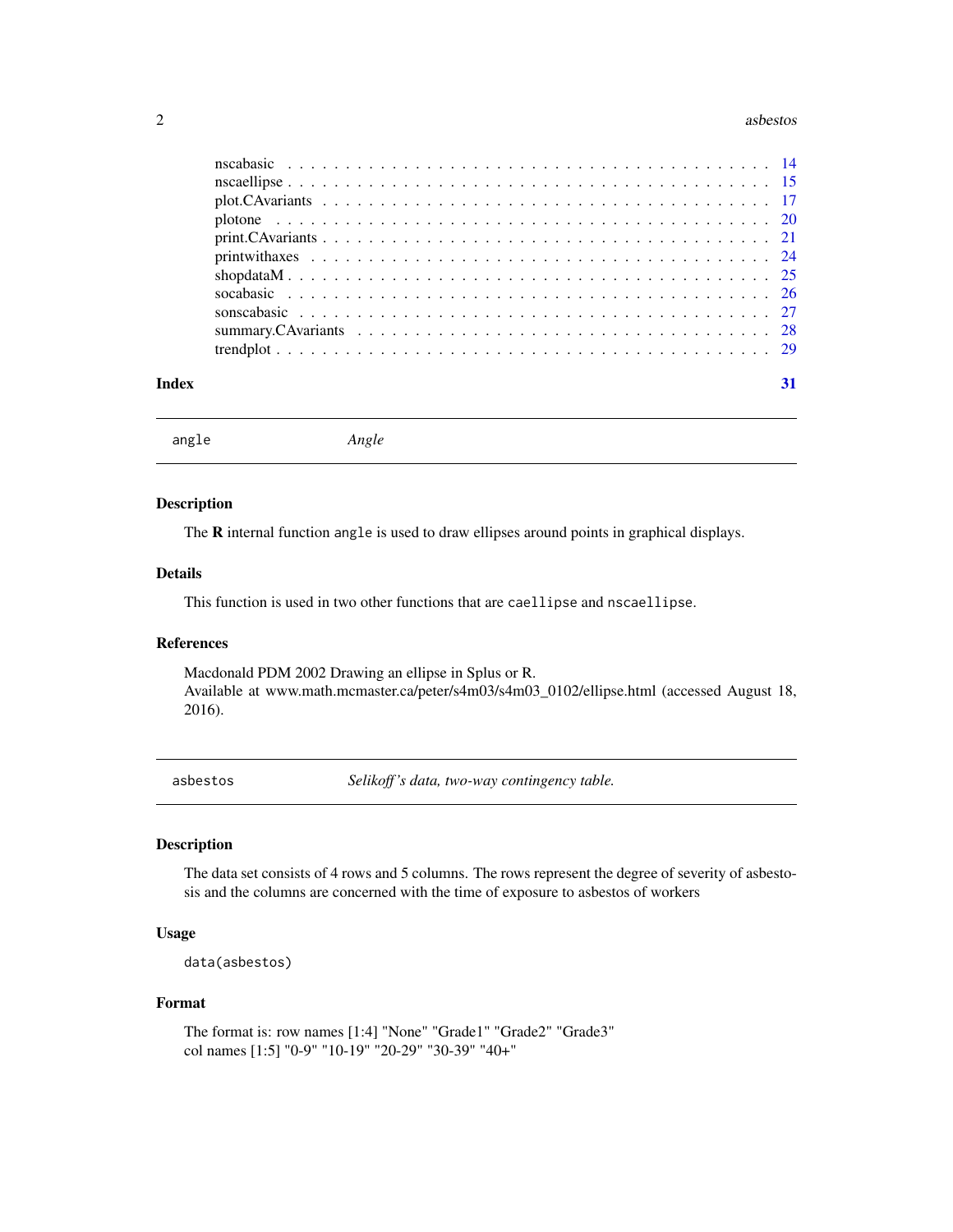#### <span id="page-2-0"></span>cabasic 3 and 3 and 3 and 3 and 3 and 3 and 3 and 3 and 3 and 3 and 3 and 3 and 3 and 3 and 3 and 3 and 3 and 3 and 3 and 3 and 3 and 3 and 3 and 3 and 3 and 3 and 3 and 3 and 3 and 3 and 3 and 3 and 3 and 3 and 3 and 3 an

#### References

Selikoff IJ 1981 Household risks with inorganic fibers. Bulletin of the New York Academy of Medicine, 57, 947 – 961.

Beh EJ and Lombardo R 2014 Correspondence Analysis: Theory, Practice and New Strategies. John Wiley & Sons.

#### Examples

```
asbestos <-
structure(c(310, 36, 0, 0, 212, 158, 9, 0, 21, 35, 17, 4, 25,
102, 49, 18, 7, 35, 51, 28), .Dim = 4:5, .Dimnames = list(c("none",
"grade1", "grade2", "grade3"), c("0-9", "10-19", "20-29", "30-39",
"40+")))
dim(asbestos)
dimnames(asbestos)
```
cabasic *Classical two-way correspondence analysis*

#### **Description**

This function is used in the main function CAvariants when the input parameter is catype = "CA". It performs the singular value decomposition of the Pearson's ratio and compute principal axes, coordinates, weights of rows and columns, total inertia (equal to the Pearson's index) and the rank of the matrix.

#### Usage

cabasic(Xtable)

#### Arguments

Xtable The two-way contingency table.

#### Note

This function belongs to the R object class called cabasicresults.

#### Author(s)

Rosaria Lombardo and Eric J. Beh

#### References

Beh EJ and Lombardo R 2014 Correspondence Analysis: Theory, Practice and New Strategies. John Wiley & Sons. Lombardo R Beh EJ Variants of Simple Correspondence Analysis. The R Journal (accepted).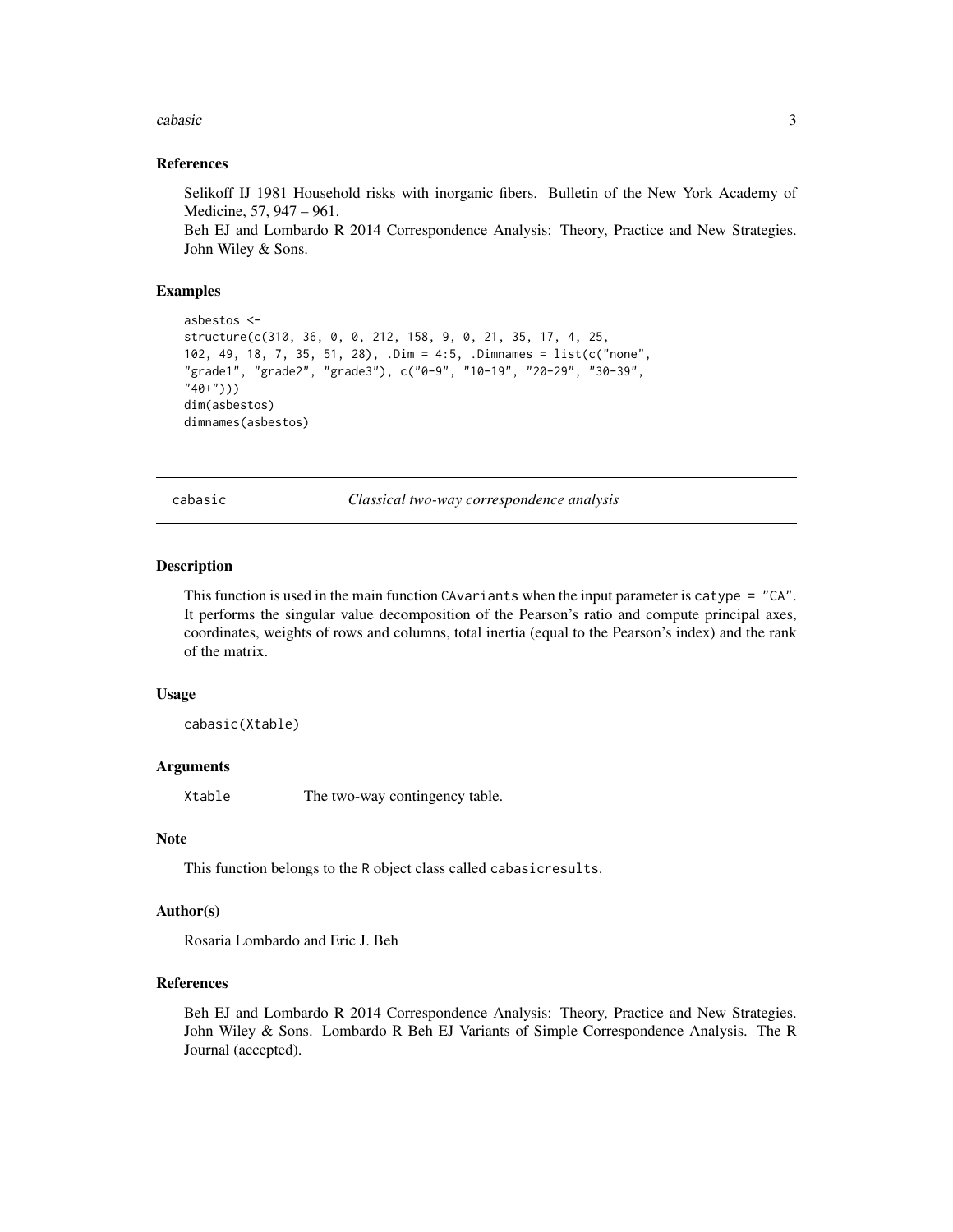4 caellipse

# Examples

data(asbestos) cabasic(asbestos)

caellipse *Algebraic elliptical confidence regions*

# Description

It produces elliptical confidence regions when symmetrical or ordered symmetrical correspondence analysis is performed. This function allows the analyst to superimpose confidence ellipses into a graphical display when the input parameter catype of the main code CAvariants is equal to "CA", "SOCA" or "DOCA". It is called internally from the main plot function plot.CAvariants. It uses the function ellipse.

# Usage

caellipse(Xtable, a1 = 1, a2 = 2, alpha =  $0.05$ , cols =  $c(2, 4)$ ,  $M = 2$ , cex = 0.8, cex.lab = 0.8, mar =  $c(5, 4, 4, 2) + 0.1$ , prop = 0.8, Imass, Jmass, a, b, g, fr, dmu, inertiapc, plottype = "biplot", biptype = "row", pos = 2, arrow = TRUE, length =  $\theta$ , graphy = TRUE, ell = TRUE)

# Arguments

| Xtable  | The two-way contingency table.                                                                                                      |
|---------|-------------------------------------------------------------------------------------------------------------------------------------|
| a1      | The dimension reflected along the horizontal axis.                                                                                  |
| a2      | The dimension reflected along the vertical axis.                                                                                    |
| alpha   | The confidence level of the elliptical regions. By default, alpha = $0.05$ .                                                        |
| cols    | The graphical parameter for setting the colours of the points in the graphical<br>displays.                                         |
| M       | The number of axes used when drawing ellypse. By default, $M = 2$ . Its maxi-<br>mum value is equal to the rank of the data matrix. |
| cex     | The parameter for setting the size of character labels of points in graphical dis-<br>plays. By default, $cex = 0.8$ .              |
| cex.lab | The parameter for setting the size of character labels of axes in graphical dis-<br>plays. By default, $cex$ . lab = 0.8.           |
| mar     | The parameter for setting the size of the plotting area.                                                                            |
| prop    | The scaling parameter for specifying the limits of the plotting area. By default,<br>$prop = 1$ .                                   |
| Imass   | The weight matrix of the row variable.                                                                                              |
| Jmass   | The weight matrix of the column variable.                                                                                           |
| a       | The row principal or polynomial axes.                                                                                               |

<span id="page-3-0"></span>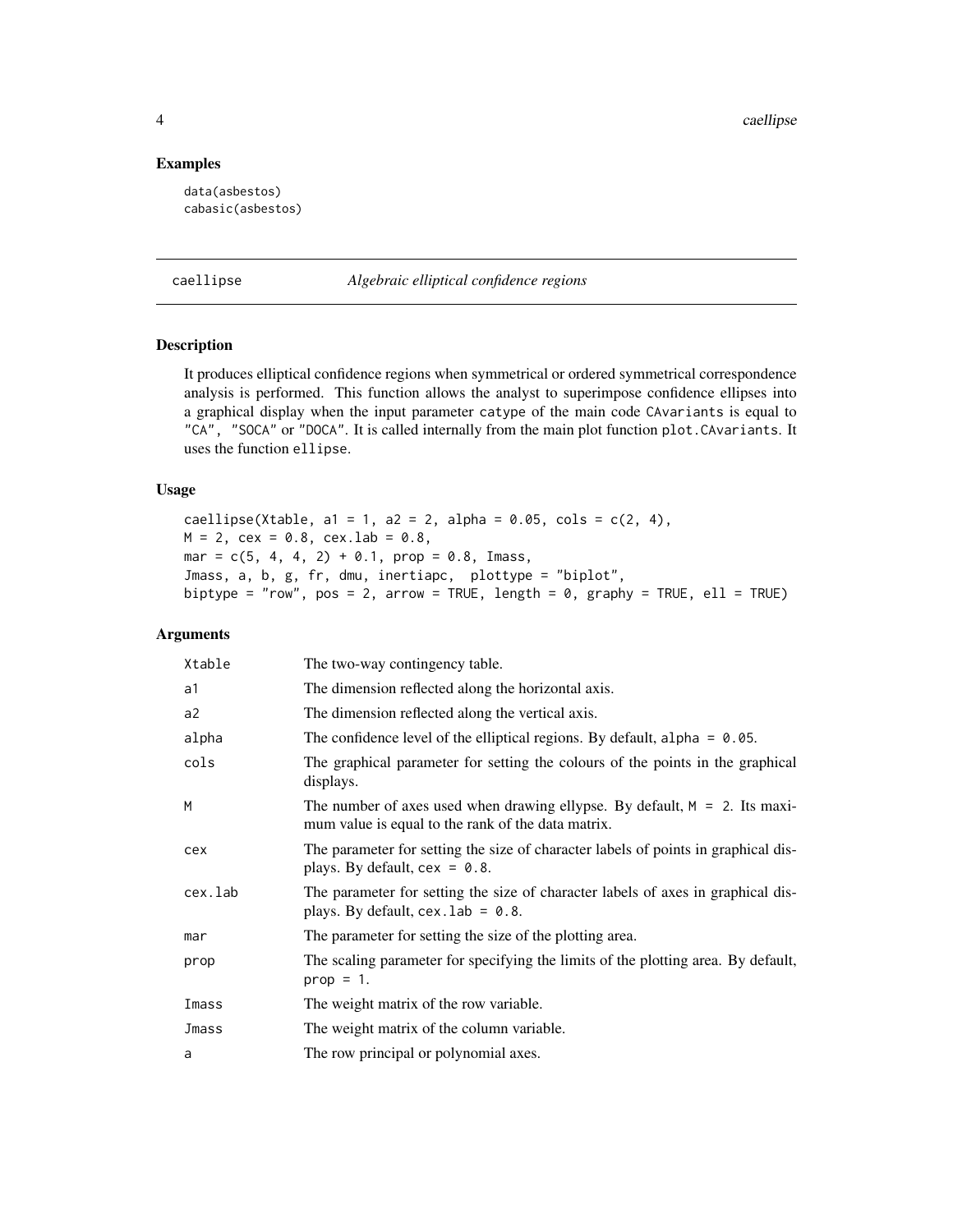caellipse 5

| b         | The column principal or polynomial axes.                                                                                                                                                                                                      |
|-----------|-----------------------------------------------------------------------------------------------------------------------------------------------------------------------------------------------------------------------------------------------|
| fr        | The row coordinates.                                                                                                                                                                                                                          |
| g         | The column coordinates.                                                                                                                                                                                                                       |
| dmu       | The squared singular values or inertia of each axis.                                                                                                                                                                                          |
| inertiapc | The percentage of explained inertia.                                                                                                                                                                                                          |
| pos       | The parameter that specifies the position of point symbols in the graphical dis-<br>plays. By default, $pos = 2$ .                                                                                                                            |
| plottype  | The parameter for specifying the type of plot. By default, plottype = "biplot".                                                                                                                                                               |
| biptype   | The parameter for specifying the type of biplot. By default, biptype = $"row".$                                                                                                                                                               |
| arrow     | The parameter used for diplaying arrows in biplot in correspondence of points<br>in principal coordinates. By default, arrow=TRUE.                                                                                                            |
| length    | The parameter used for setting the length of the arrow end in biplot. By default,<br>length=0.                                                                                                                                                |
| graphy    | The flag parameter used for diplaying ellipses when using plot. CAvariants<br>and not displaying when using print. CAvariants function. It is set as graphy = TRUE<br>in $plot$ . CAvariants and as graphy = $FALSE$ in $print$ . CAvariants. |
| ell       | The flag parameter used for displaying ellipse. By default, $e11 = \text{TRUE}$ .                                                                                                                                                             |
|           |                                                                                                                                                                                                                                               |

# Details

The output values of this function.

#### Value

| eccentricity | Value of ellipse eccentricity. This is the distance between the ellipse center and<br>either of its two foci, which can be thought of as a measure of how much the<br>conic section deviates from being circular (when it is equal to zero then the |
|--------------|-----------------------------------------------------------------------------------------------------------------------------------------------------------------------------------------------------------------------------------------------------|
|              | region becomes circular).                                                                                                                                                                                                                           |
| HL Axis 1    | Value of ellipse semi-axis 1 for each row and column points.                                                                                                                                                                                        |
| HL Axis 2    | Value of ellipse semi-axis 2 for each row and column points.                                                                                                                                                                                        |
| Area         | Ellipse area for each row and column points.                                                                                                                                                                                                        |
| pvalcol      | P-value for each row and column points.                                                                                                                                                                                                             |

# Note

This function is called from the main plot function plot.CAvariants and is executed when catype = "CA", catype = "SOCA" or catype = "DOCA", only if  $ell = TRUE$ .

# Author(s)

Rosaria Lombardo and Eric J Beh

# References

Beh EJ and Lombardo R 2014 Correspondence Analysis: Theory, Practice and New Strategies. John Wiley & Sons. Lombardo R Beh EJ Variants of Simple Correspondence Analysis. The R Journal (accepted).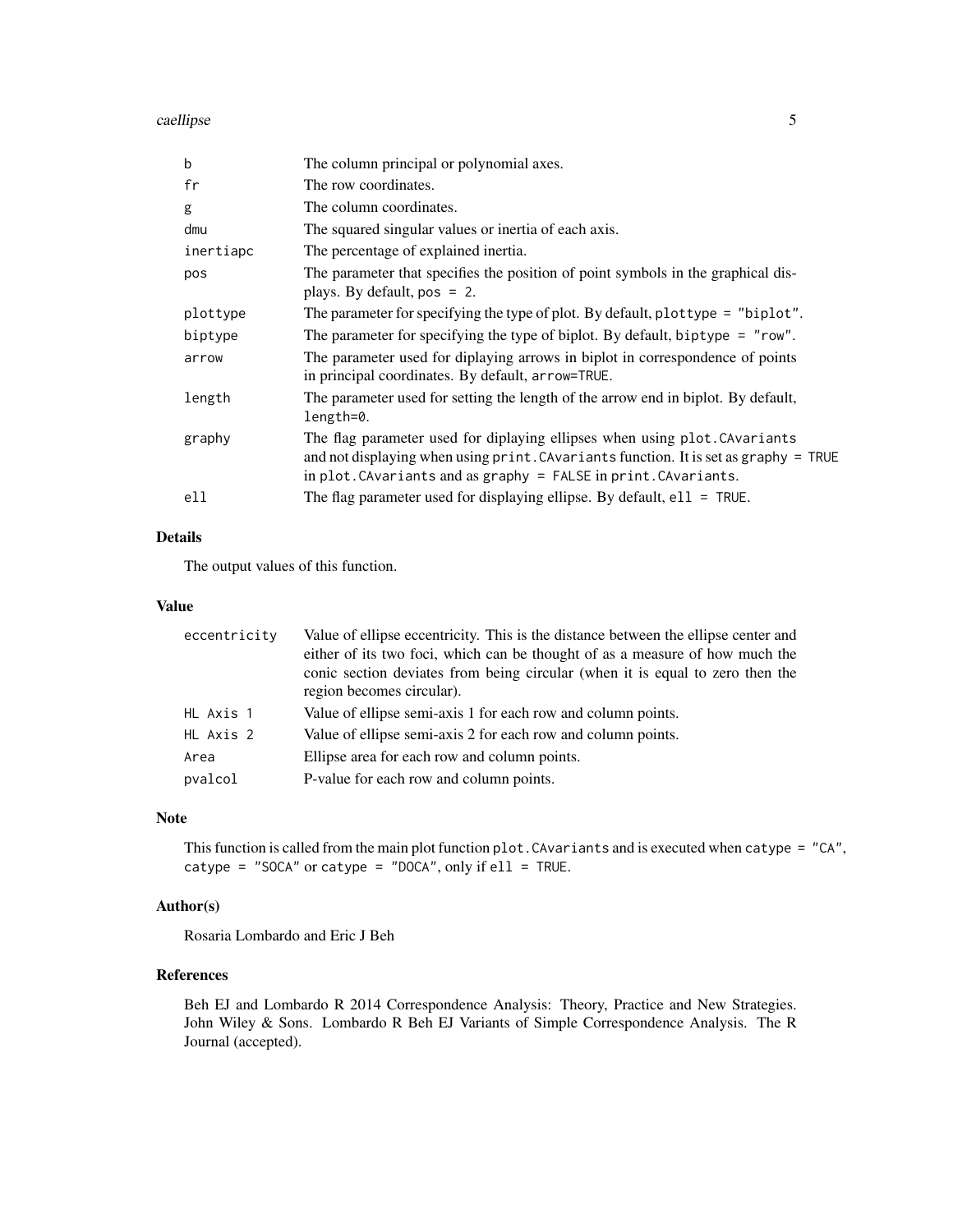<span id="page-5-0"></span>

It performs

1) simple correspondence analysis

2) doubly ordered correspondence analysis

3) singly ordered correspondence analysis

4) non symmetrical correspondence analysis

5) doubly ordered non symmetrical correspondence analysis

6) singly ordered non symmetrical correspondence analysis

# Usage

CAvariants( Xtable, mj = NULL, mi = NULL, firstaxis = 1, lastaxis = 2, catype = "CA", ellcomp = TRUE, Mell = min(nrow(Xtable), ncol(Xtable)) - 1, alpha = 0.05)

# Arguments

| Xtable    | The two-way contingency table.                                                                                                                                                                                                                                                                                                                                                                                                                                                                                                                                                                                                                                                                                                                                                                                                                                                                         |
|-----------|--------------------------------------------------------------------------------------------------------------------------------------------------------------------------------------------------------------------------------------------------------------------------------------------------------------------------------------------------------------------------------------------------------------------------------------------------------------------------------------------------------------------------------------------------------------------------------------------------------------------------------------------------------------------------------------------------------------------------------------------------------------------------------------------------------------------------------------------------------------------------------------------------------|
| mi        | The assigned ordered scores for the row categories. By default, $m\text{i}$ = NULL,<br>which gives consecutive integer valued (natural) scores.                                                                                                                                                                                                                                                                                                                                                                                                                                                                                                                                                                                                                                                                                                                                                        |
| mj        | The assigned ordered scores for the column categories, By default, $mj = NULL$ ,<br>which gives consecutive integer valued (natural) scores.                                                                                                                                                                                                                                                                                                                                                                                                                                                                                                                                                                                                                                                                                                                                                           |
| firstaxis | The horizontal polynomial or principal axis. By default $firstaxis = 1$ .                                                                                                                                                                                                                                                                                                                                                                                                                                                                                                                                                                                                                                                                                                                                                                                                                              |
| lastaxis  | The vertical polynomial or principal axis. By default lastaxis $= 2$ .                                                                                                                                                                                                                                                                                                                                                                                                                                                                                                                                                                                                                                                                                                                                                                                                                                 |
| catype    | The input parameter for specifying what variant of correspondence analysis is<br>considered. By default, catype = "CA". Other possible values are: catype = "SOCA",<br>catype = "DOCA", catype = "NSCA", catype = "SONSCA", catype = "DONSCA".                                                                                                                                                                                                                                                                                                                                                                                                                                                                                                                                                                                                                                                         |
| ellcomp   | This input parameter ensures that the characteristics of the algebraic confidence<br>ellipses are computed and stored. When ellcomp = TRUE (which is by default),<br>the output includes the characteristics of the ellipses. The eccentricity of the<br>confidence ellipses is summarised by the quantity eccentricity, this is the<br>distance between the center and either of its two foci, which can be thought of<br>as a measure of how much the conic section deviates from being circular<br>(when it is equal to zero then the region becomes circular). The semi-major axis<br>length of the ellipse for each row and column point is given by HL Axis 1 while<br>HL Axis 2 gives the semi-minor axis length of the points along the second axis.<br>The area of the ellipse for each row and column category is given by Area while<br>the p-value of each category is defined by P-value. |
| Mell      | The number of axes Mell considered in determining the structure of the elliptical<br>confidence regions. By default, Mell = min(nrow(Xtable), ncol(Xtable)) - 1,<br>i.e. the rank of the data matrix.                                                                                                                                                                                                                                                                                                                                                                                                                                                                                                                                                                                                                                                                                                  |
| alpha     | The confidence level of the elliptical regions. By default, alpha = $0.05$ .                                                                                                                                                                                                                                                                                                                                                                                                                                                                                                                                                                                                                                                                                                                                                                                                                           |
|           |                                                                                                                                                                                                                                                                                                                                                                                                                                                                                                                                                                                                                                                                                                                                                                                                                                                                                                        |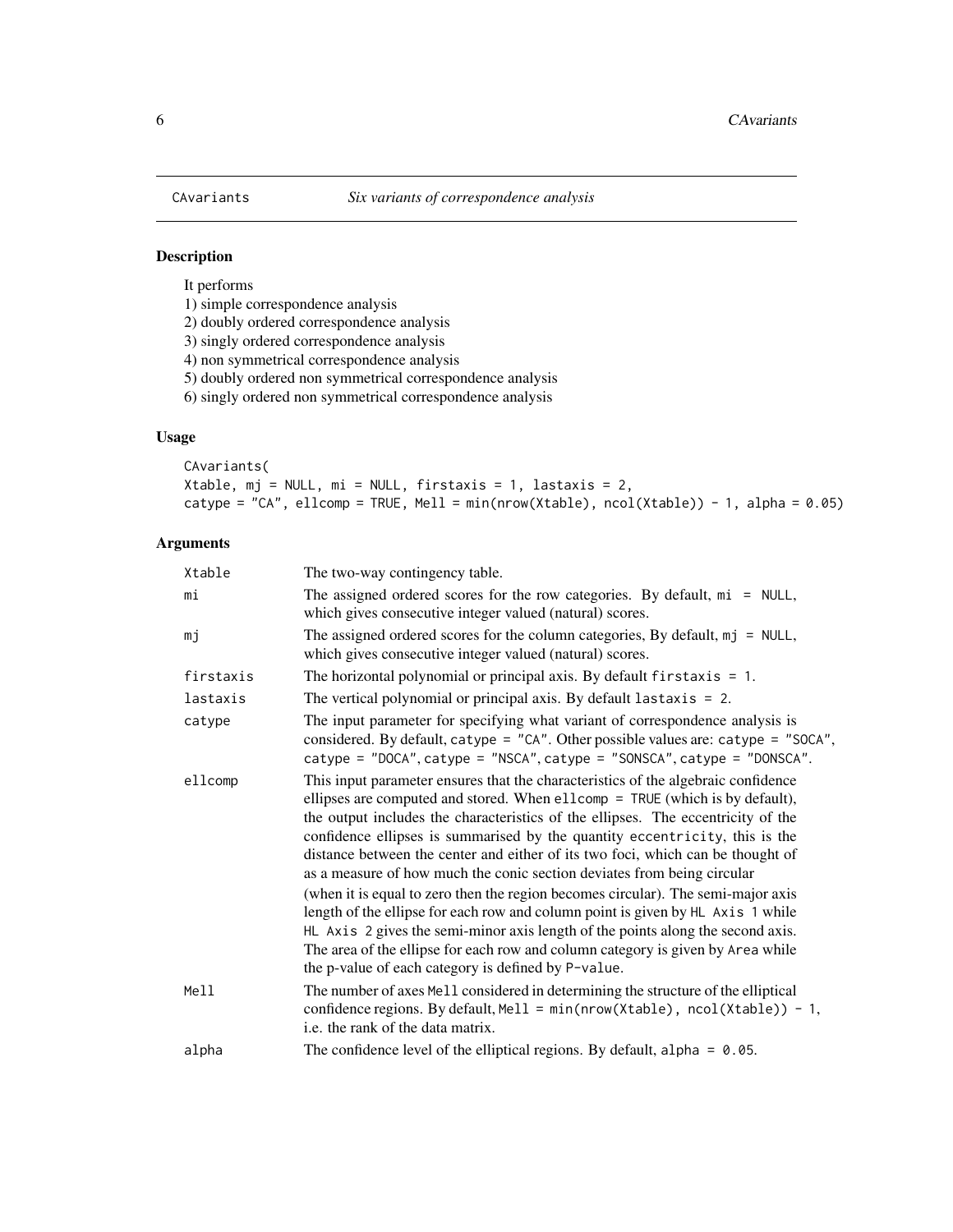# CAvariants 7

# Details

This function belongs to the object class called cacorporateplus

# Value

Description of the output returned

| Xtable      | The two-way contingency table.                                                                                                                                                                                                                                                         |
|-------------|----------------------------------------------------------------------------------------------------------------------------------------------------------------------------------------------------------------------------------------------------------------------------------------|
| rows        | The row number of the two-way contingency table.                                                                                                                                                                                                                                       |
| cols        | The column number of the two-way contingency table.                                                                                                                                                                                                                                    |
| r           | The rank of the two-way contingency table.                                                                                                                                                                                                                                             |
| rowlabels   | The label of the row variable.                                                                                                                                                                                                                                                         |
| collabels   | The label of the column variable.                                                                                                                                                                                                                                                      |
| Rprinccoord | The row principal coordinates. When the input parameter catype is<br>"DOCA", "SOCA", "SONSCA" or "DONSCA", they are row principal polynomial<br>coordinates.                                                                                                                           |
| Cprinccoord | The column principal coordinates. When the input parameter catype is<br>"DOCA" or "DONSCA", they are column principal polynomial coordinates.                                                                                                                                          |
| Rstdcoord   | The row standard coordinates. When the input parameter catype is<br>"DOCA" or "DONSCA", they are row standard polynomial coordinates.                                                                                                                                                  |
| Cstdcoord   | The column standard coordinates. When the input parameter catype is<br>"DOCA", "SOCA", "SONSCA" or "DONSCA", they are column standard polynomial<br>coordinates.                                                                                                                       |
| tauden      | The tau denominator is given when the input parameter catype is "NSCA",<br>"SONSCA", or "DONSCA", otherwise it is a null value.                                                                                                                                                        |
| tau         | The tau index is given when the input parameter catype is "NSCA", "SONSCA",<br>or "DONSCA", otherwise it is a null value.                                                                                                                                                              |
| inertiasum  | The total inertia of the classical correspondence analysis when catype is "CA",<br>"DOCA" or "SOCA" (the Pearson's index), or the inertia of non symmetrical corre-<br>spondence analysis when catype is "NSCA", "DONSCA" or "SONSCA" (numerator<br>of the Goodman-Kruskal tau index). |
| inertias    | The associated inertia in absolute value and percentage, in the row space for<br>each principal or polynomial axis.                                                                                                                                                                    |
| inertias2   | The associated inertia in absolute value and percentage, in the column space<br>for each principal or polynomial axis. When catype is "CA" or "NSCA" the<br>associated inertia in the row and column spaces are the same for each principal<br>axis.                                   |
| comps       | The polynomial components of inertia when the variables are ordered. The iner-<br>tia of row and/or column space is partitioned in terms of polynomial components<br>in ordered CA variants.                                                                                           |
| catype      | The kind of correspondence analysis chosen.                                                                                                                                                                                                                                            |
| mj          | The ordered scores of a column variable. When $mj = NULL$ , the natural ordered<br>numbers are shown.                                                                                                                                                                                  |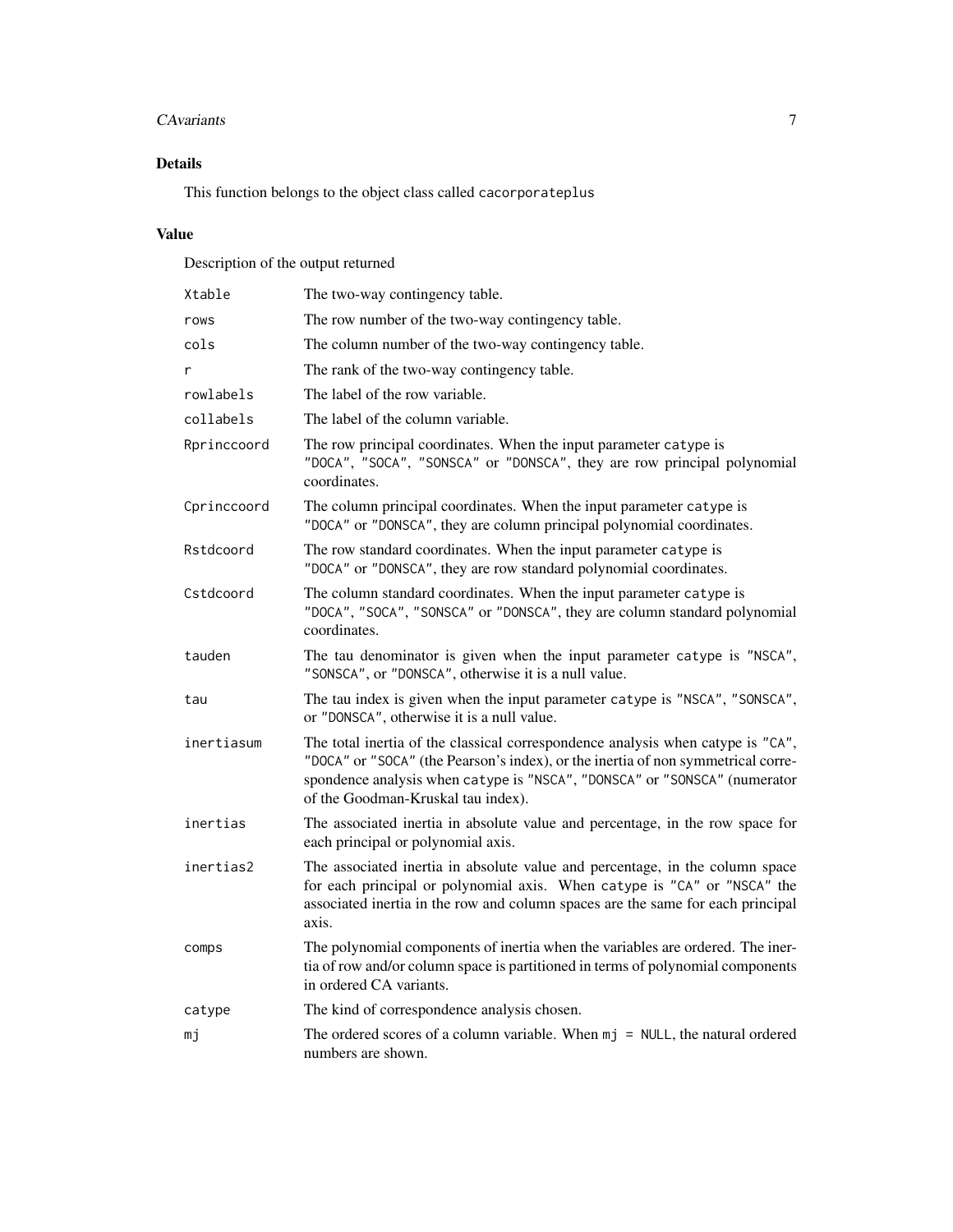| mi      | The ordered scores of a row variable. When $m_i$ = NULL, the natural ordered<br>numbers are shown.                                                                                                                                                                                                                                                                                                                                                                                                  |
|---------|-----------------------------------------------------------------------------------------------------------------------------------------------------------------------------------------------------------------------------------------------------------------------------------------------------------------------------------------------------------------------------------------------------------------------------------------------------------------------------------------------------|
| pcc     | The weighted centered column profile matrix.                                                                                                                                                                                                                                                                                                                                                                                                                                                        |
| Jmass   | The weight matrix of the column variable.                                                                                                                                                                                                                                                                                                                                                                                                                                                           |
| Imass   | The weight matrix of the row variable.                                                                                                                                                                                                                                                                                                                                                                                                                                                              |
| Trend   | The inner product, Inner product, of the biplot coordinates (concerning the<br>first two axes when firstaxis=1 and lastaxis=2)                                                                                                                                                                                                                                                                                                                                                                      |
| Z       | The generalized correlation matrix when catype is "SOCA", "DOCA", "SONSCA",<br>"DONSCA", but when catype is "CA", "NSCA", it gives again the inner product<br>matrix of biplot coordinates.                                                                                                                                                                                                                                                                                                         |
| ellcomp | The flag parameter, ellcomp, specifies that the characteristics of the confidence<br>ellipses (eccentricity, semi-axis, area, p-values) are computed.<br>By default, ellcomp $=$ TRUE.                                                                                                                                                                                                                                                                                                              |
| risell  | When the input parameter, ellcomp, is set to ellcomp $=$ TRUE, the output<br>includes the characteristics risell of the confidence ellipses, the eccentricity<br>of the confidence ellipses, risell\$eccentricity, for each row and column<br>point, the summary results, risell\$row.summ and risell\$col.summ, contain<br>the semi-major axis length of the ellipse, HL Axis 1, the semi-minor axis length<br>for the ellipse, HL Axis 2, the area of the ellipse, Area and the p-value, P-value. |
| Mell    | The number of axes Mell considered in determining the structure of the elliptical<br>confidence regions. By default, Mell = min(nrow(Xtable), ncol(Xtable)) - 1,<br>i.e. the rank of the data matrix.                                                                                                                                                                                                                                                                                               |
|         |                                                                                                                                                                                                                                                                                                                                                                                                                                                                                                     |

#### Note

This function recalls internally many other functions, depending on the setting of the input parameter catype, it recalls one of the six functions which does a variant of correspondence analysis. After performing a variant of correspondence analysis, it gives the output object necessary for printing and plotting the results. These two important functions are print.CAvariants and plot.CAvariants. This function belongs to the class cacorporateplus.

# Author(s)

Rosaria Lombardo and Eric J Beh

# References

Beh EJ and Lombardo R 2014 Correspondence Analysis: Theory, Practice and New Strategies. John Wiley & Sons. Lombardo R Beh EJ Variants of Simple Correspondence Analysis. The R Journal (accepted).

```
data(asbestos)
CAvariants(asbestos, catype = "CA", firstaxis = 1, lastaxis = 2)
CAvariants(asbestos, catype = "DOCA", firstaxis = 1,lastaxis = 2)
CAvariants(asbestos, catype = "DONSCA",firstaxis=1, lastaxis = 2, ellcomp = FALSE)
```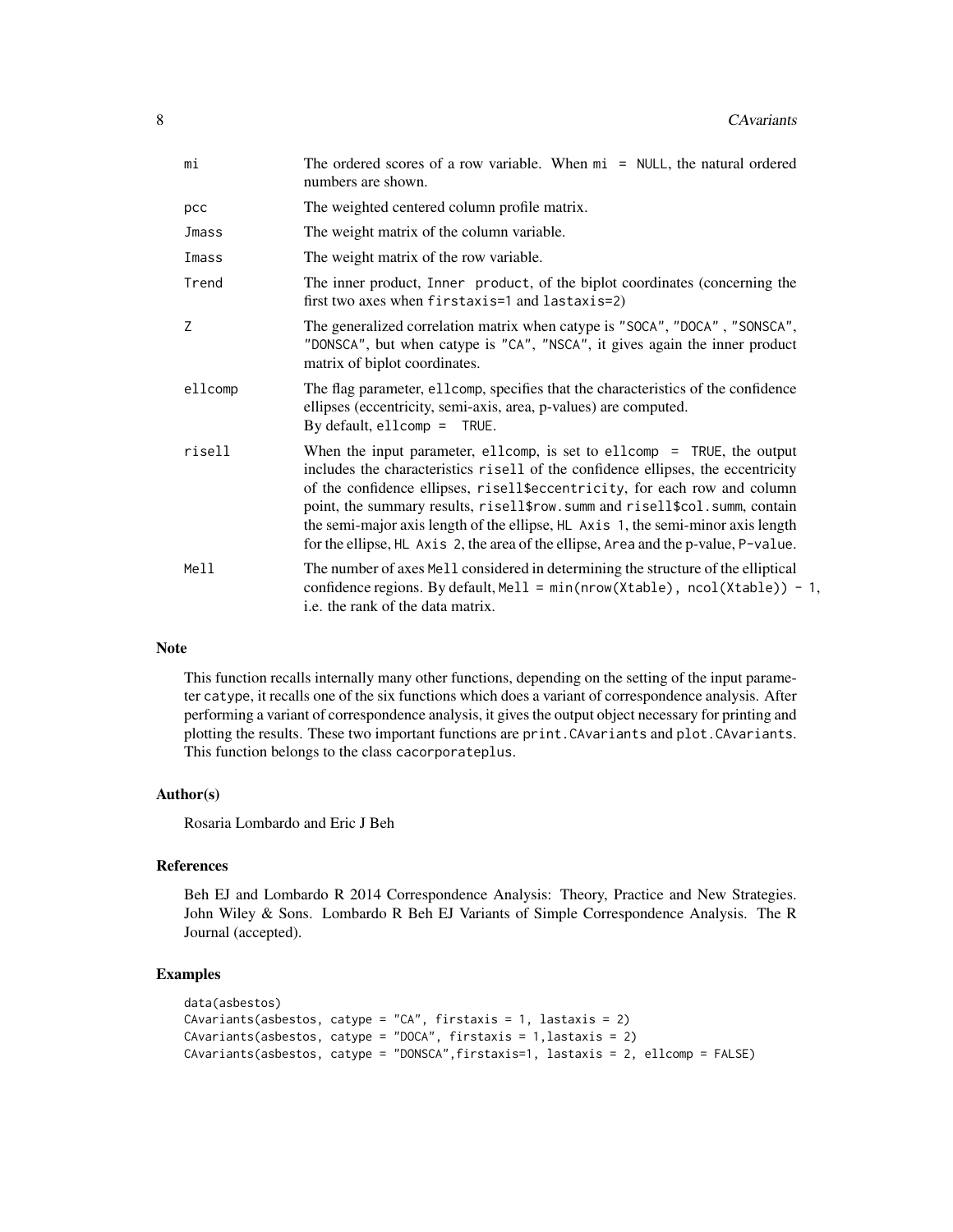```
data(shopdataM)
CAvariants(shopdataM, catype = "NSCA", firstaxis = 1, lastaxis = 2)
CAvariants(shopdataM, catype = "SONSCA", firstaxis = 1, lastaxis = 2)
CAvariants(shopdataM, catype = "SOCA", firstaxis = 1, lastaxis = 2)
```
compsonetable.exe *Polynomial component of inertia in column space*

#### Description

This function allows the analyst to compute the contribution of the polynomial components to the inertia (chi-squared or tau). The ordered variable should be the column variable that is transformed by polynomials. The polynomial components are the column polynomial components. The given input matrix is the Z matrix of generalised correlations from the hybrid decomposition. It is called by CAvariants when catype = "SOCA" or catype = "SONSCA".

#### Usage

```
compsonetable.exe(Z)
```
#### Arguments

Z The matrix of generalised correlations between the polynomial and principal axes.

#### Value

The value returned is the matrix

comps The matrix of the column polynomial component of inertia.

#### Note

This function belongs to the class called cacorporateplus.

#### Author(s)

Rosaria Lombardo and Eric J. Beh

# References

Beh EJ and Lombardo R 2014 Correspondence Analysis: Theory, Practice and New Strategies. John Wiley & Sons. Lombardo R Beh EJ Variants of Simple Correspondence Analysis. The R Journal (accepted).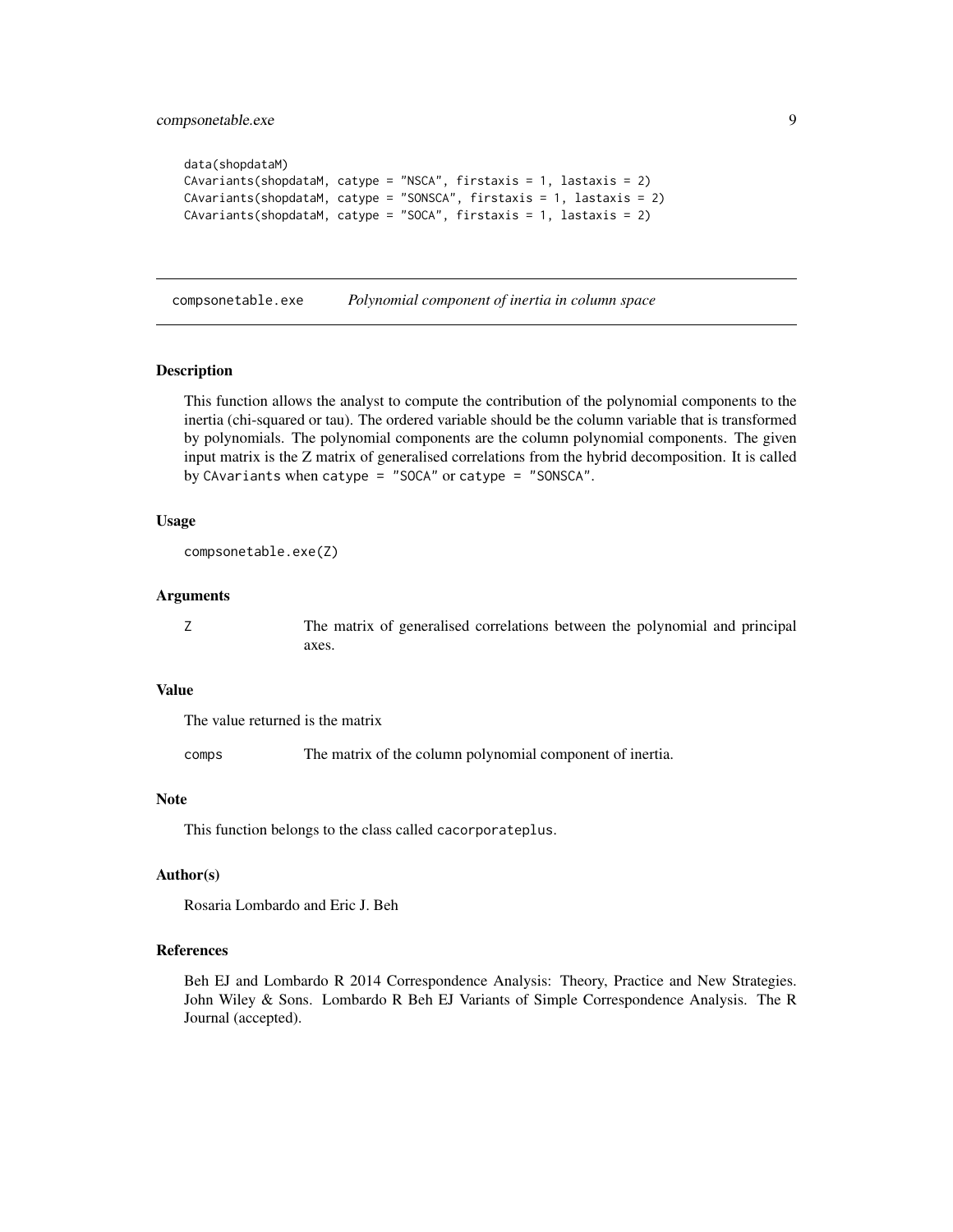<span id="page-9-0"></span>

This function allows the analyst to compute the contribution of the polynomial components to the inertia (chi-squared or tau). The ordered variable should be the both row and column variables that are transformed by polynomials. The polynomial components are the row and column polynomial components. The given input matrix is the Z matrix of generalised correlations from the bivariate moment decomposition. It is called by CAvariants when catype="DOCA" or catype = "DONSCA".

#### Usage

```
compstable.exe(Z)
```
#### Arguments

Z The matrix of generalised correlations between the polynomial axes.

#### Value

The value returned is the matrix

comps The matrix of the polynomial component of inertia.

#### Note

This function belongs to the R object class called cacorporateplus.

#### Author(s)

Rosaria Lombardo and Eric J. Beh

#### References

Beh EJ and Lombardo R 2014 Correspondence Analysis: Theory, Practice and New Strategies. John Wiley & Sons. Lombardo R Beh EJ Variants of Simple Correspondence Analysis. The R Journal (accepted).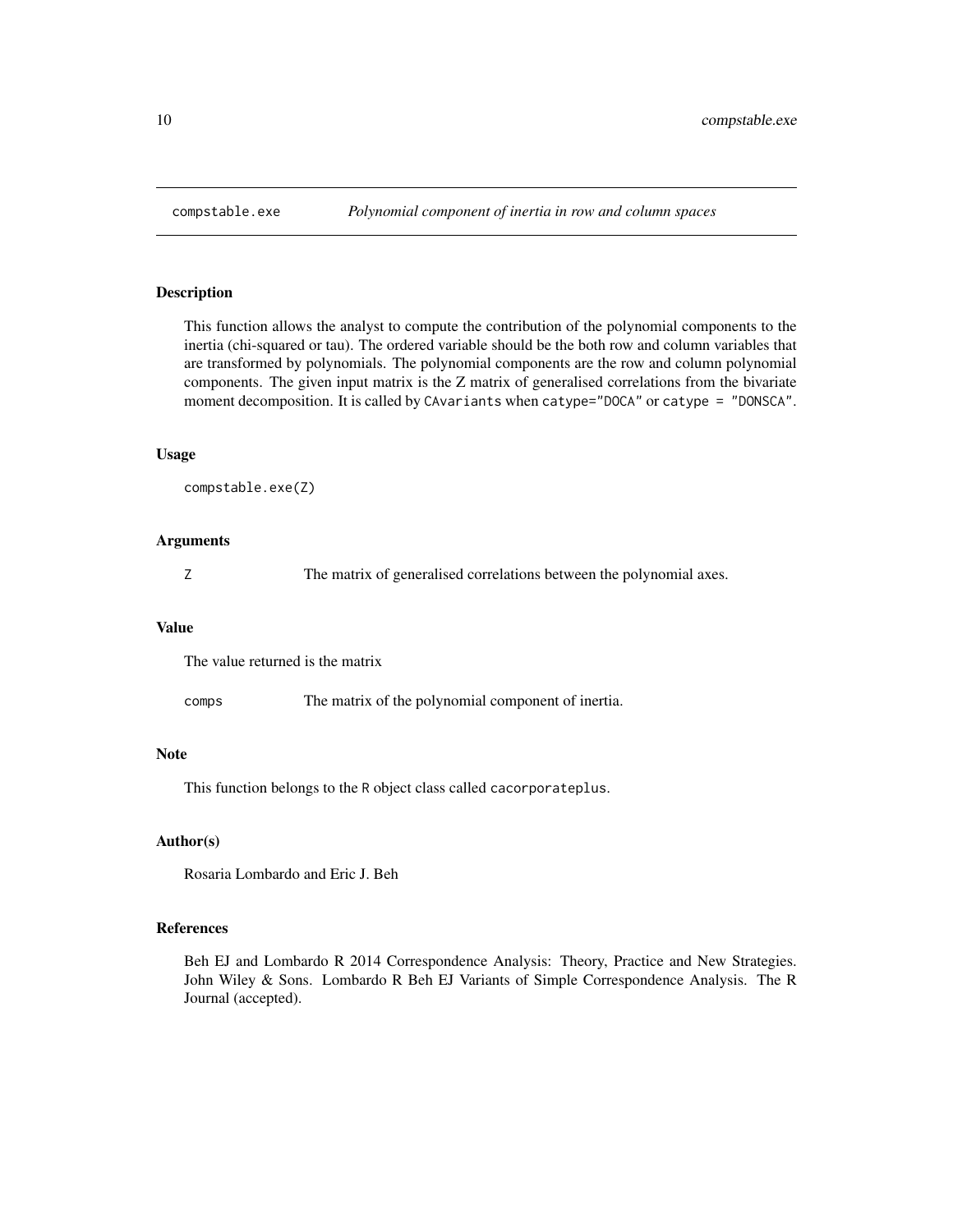<span id="page-10-0"></span>docabasic *Doubly or two-way ordered correspondence analysis, it implies two ordered variables*

# Description

This function is used in the main function CAvariants when the input parameter is catype = "DOCA". It performs the bivariate moment decomposition of the Pearson's ratio, computes polynomial axes, coordinates, weights of rows and columns, total inertia (equal to the Pearson's index), the rank of the matrix. It allows one to decompose the inertia into row and column polynomial components.

# Usage

docabasic(Xtable, mi, mj)

#### Arguments

| Xtable | The two-way contingency table.    |
|--------|-----------------------------------|
| mi     | The set of ordered row scores.    |
| mi     | The set of ordered column scores. |

# Note

This function belongs to the R object class called cabasicresults.

#### Author(s)

Rosaria Lombardo and Eric J. Beh

#### References

Beh EJ and Lombardo R 2014 Correspondence Analysis: Theory, Practice and New Strategies. John Wiley & Sons. Lombardo R Beh EJ Variants of Simple Correspondence Analysis. The R Journal (accepted).

```
data(asbestos)
mi \leftarrow c(1, 2, 3, 4)mj \leq c(1, 2, 3, 4, 5)docabasic(asbestos, mi, mj)
```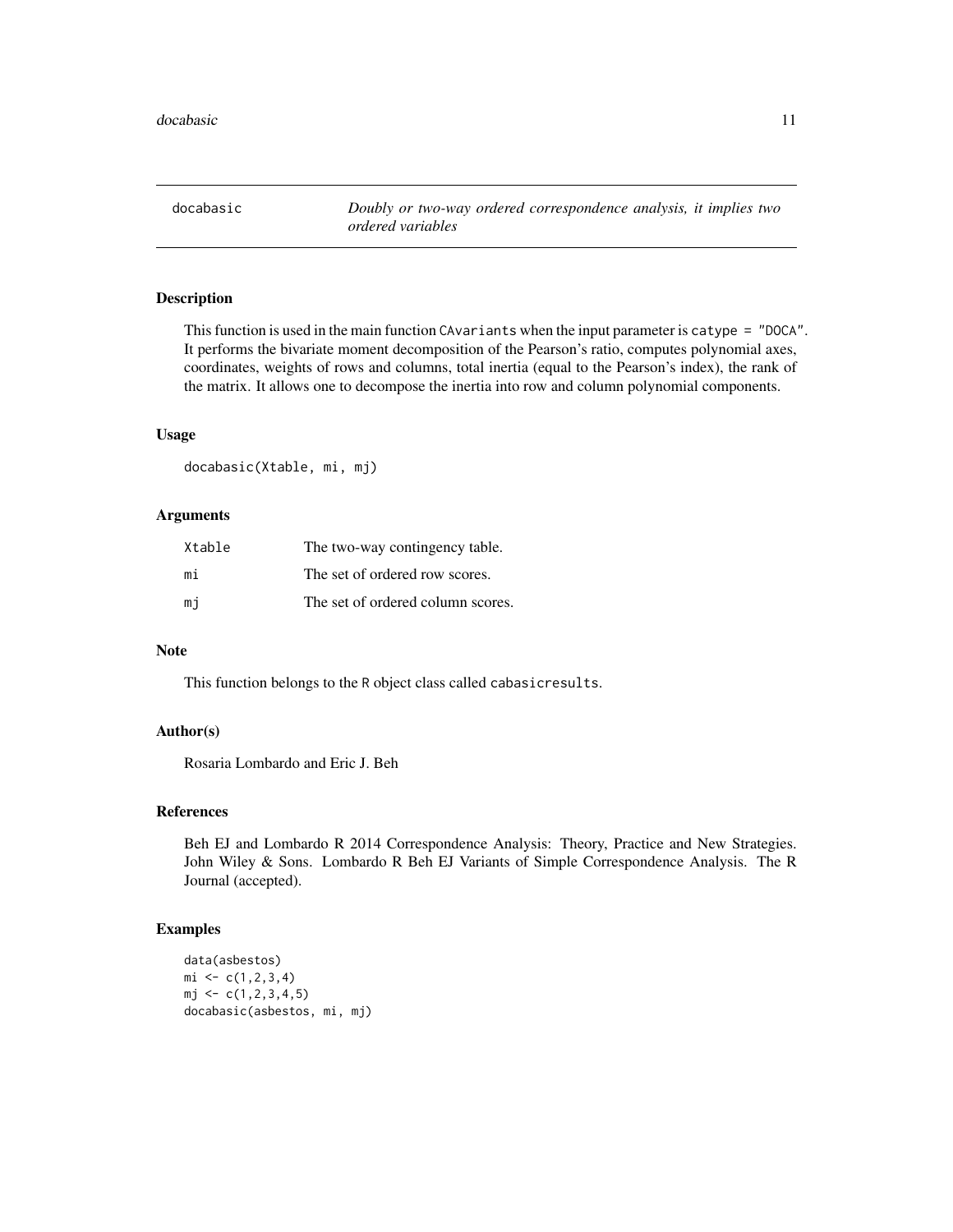This function is used in the main function CAvariants when the input parameter is catype = "DONSCA". It performs the bivariate moment decomposition of the numerator of the Goodman-Kruskal tau index and implies two ordered variables. It computes polynomial axes, coordinates, weights of rows and columns, total inertia (equal to the numerator of the tau index) and the rank of the matrix. It allows the analyst to decompose the inertia into row and column polynomial components.

#### Usage

donscabasic(Xtable, mi, mj)

#### Arguments

| Xtable | The two-way contingency table.    |
|--------|-----------------------------------|
| mi     | The set of ordered row scores.    |
| mi     | The set of ordered column scores. |

#### Note

This function belongs to the R object class called cabasicresults.

#### Author(s)

Rosaria Lombardo and Eric J. Beh

#### References

Beh EJ and Lombardo R 2014 Correspondence Analysis: Theory, Practice and New Strategies. John Wiley & Sons. Lombardo R Beh EJ Variants of Simple Correspondence Analysis. The R Journal (accepted).

```
data(asbestos)
mi \leq c(1, 2, 3, 4)mj \leftarrow c(1, 2, 3, 4, 5)donscabasic(asbestos, mi, mj)
```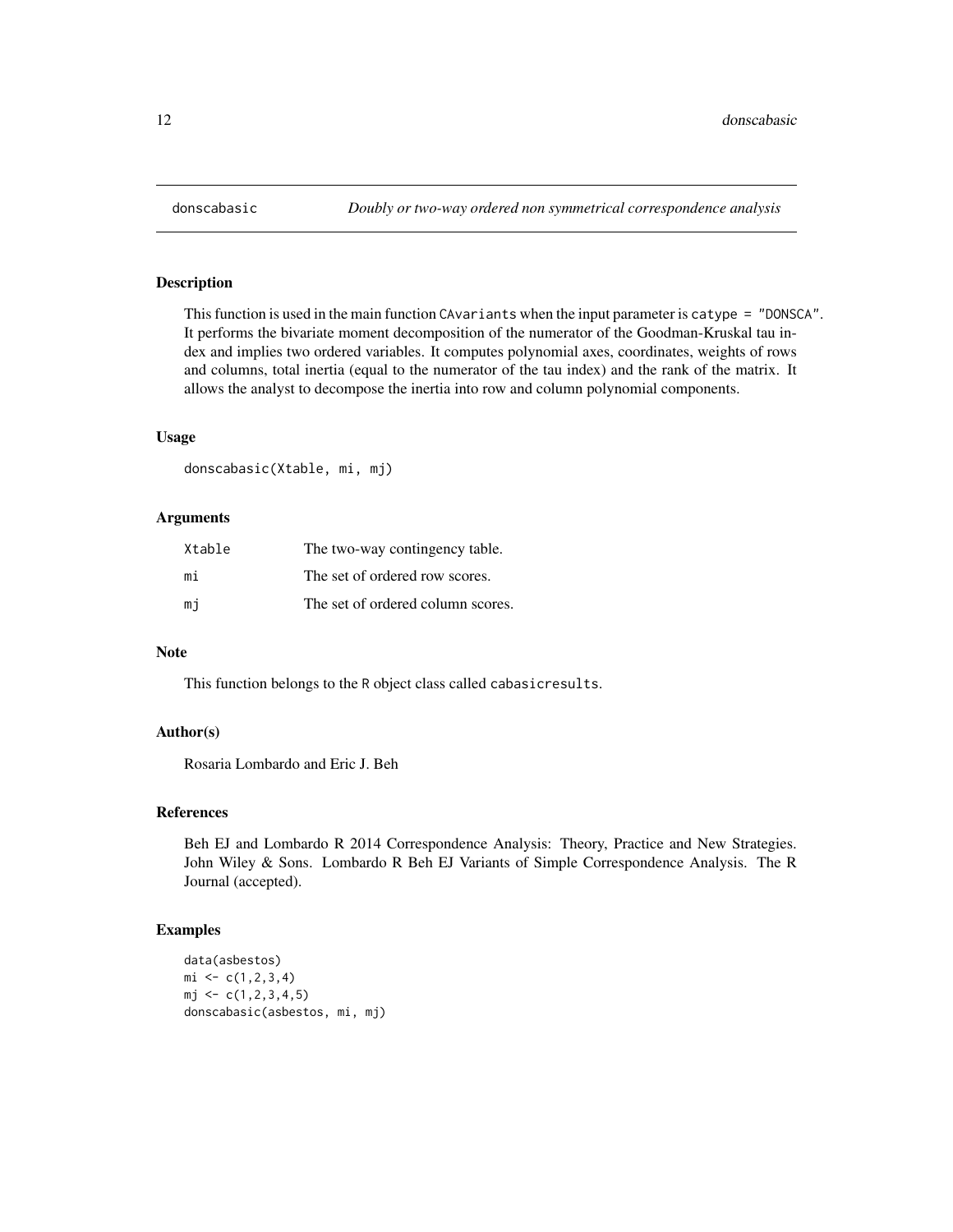<span id="page-12-0"></span>ellipse *Ellipse*

#### Description

This function is called internally from the graphical functions caellipse and nscaellipse. It constructs the algebraic ellipses of confidence.

#### Arguments

| hlaxa | The length of the horizontal ellipse semi-axis.             |
|-------|-------------------------------------------------------------|
| hlaxb | The length of the vertical ellipse semi-axis.               |
| хc    | The coordinate of the generic point on the horizontal axis. |
| уc    | The coordinate of the generic point on the vertical axis.   |
| col   | The color of ellipses.                                      |

#### **Note**

This function is called from the secondary graphical function caellipse or nscaellipse, which is called from the main plot function plot.CAvariants and it can be executed for all variants of correspondence analysis.

#### Author(s)

Rosaria Lombardo and Eric J Beh

#### References

Beh EJ and Lombardo R 2014 Correspondence Analysis: Theory, Practice and New Strategies. John Wiley & Sons.

Macdonald PDM 2002 Drawing an ellipse in Splus or R.

Available at www.math.mcmaster.ca/peter/s4m03/s4m03\_0102/ellipse.html (accessed August 18, 2016).

emerson.poly *Orthogonal polynomials*

#### Description

This function is called from the functions docabasic, socabasic, sonscabasic and donscabasic. It allows the analyst to compute the orthogonal polynomials of the ordered categorical variable. The number of the polynomials is equal to the variable category less one. The function computes the polynomial transformation of the ordered categorical variable.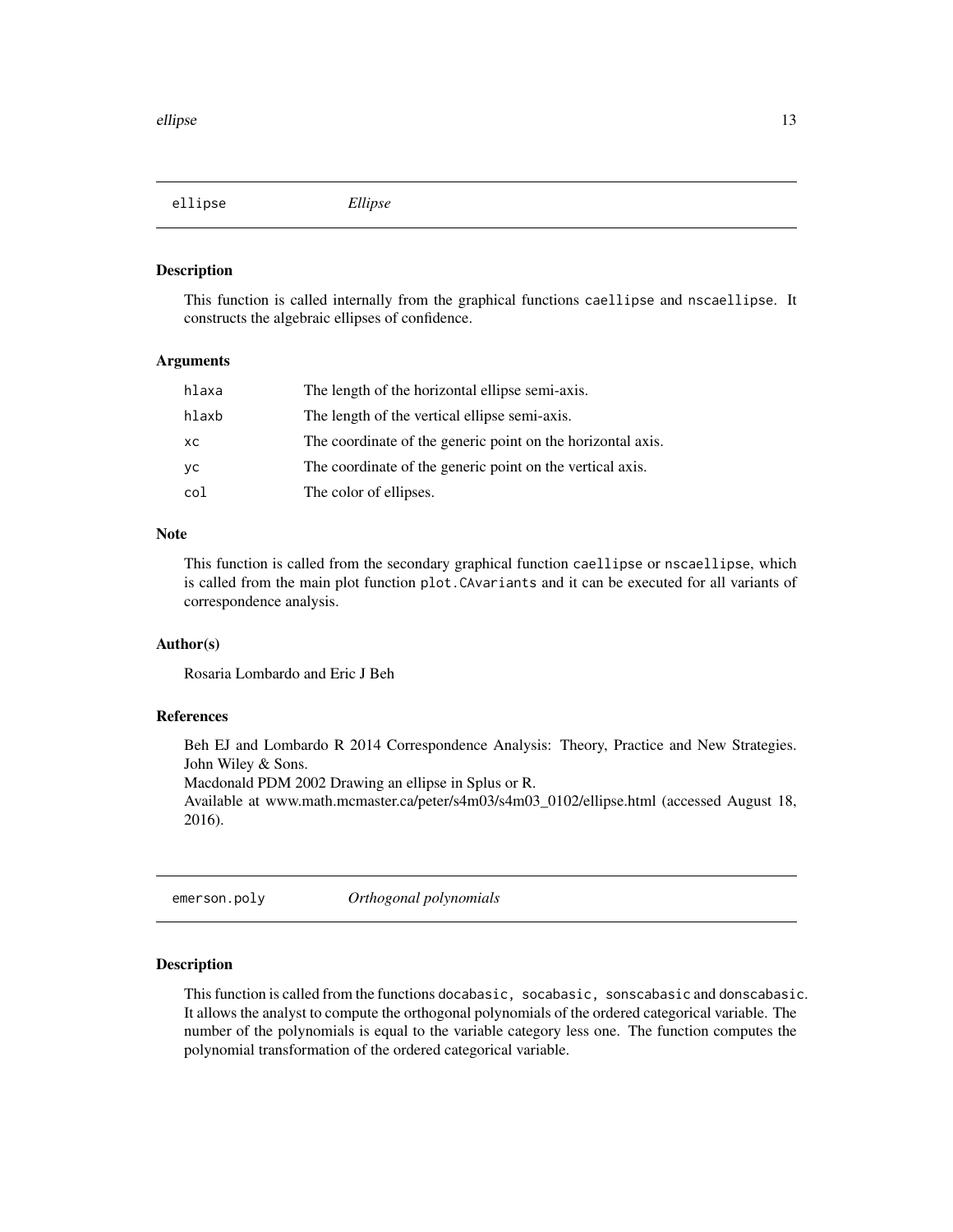#### <span id="page-13-0"></span>Usage

emerson.poly(mj, pj)

#### Arguments

| mi | The ordered scores of an ordered variable. By default $m\eta$ = NULL, the natural<br>scores $(1,2,)$ are computed. |
|----|--------------------------------------------------------------------------------------------------------------------|
| рi | The marginals, relative frequencies of the ordered variable.                                                       |

# Value

Describe the value returned

B the matrix of the orthogonal polynomials without the trivial polynomial.

#### Note

Note that the sum of the marginals of the ordered variables should be one.

#### Author(s)

Rosaria Lombardo and Eric J Beh

#### References

Beh EJ and Lombardo R 2014 Correspondence Analysis: Theory, Practice and New Strategies. John Wiley & Sons.

Emerson PL 1968 Numerical construction of orthogonal polynomials from a general recurrence formula. Biometrics, 24 (3), 695-701. Lombardo R Beh EJ Variants of Simple Correspondence Analysis. The R Journal (accepted).

#### Examples

emerson.poly(c(1,2,3,4,5), as.vector(c(.1,.2,.3,.2,.2)))

nscabasic *Non symmetrical two-way correspondence analysis*

# Description

This function is used in the main function CAvariants when the input parameter is catype = "NSCA". It calculates the singular value decomposition of the numerator of the Goodman-Kruskal tau index (index of predictability), computes principal axes, coordinates, weights of rows and columns, total inertia (equal to the numerator of the tau index) and the rank of the matrix.

#### Usage

nscabasic(Xtable)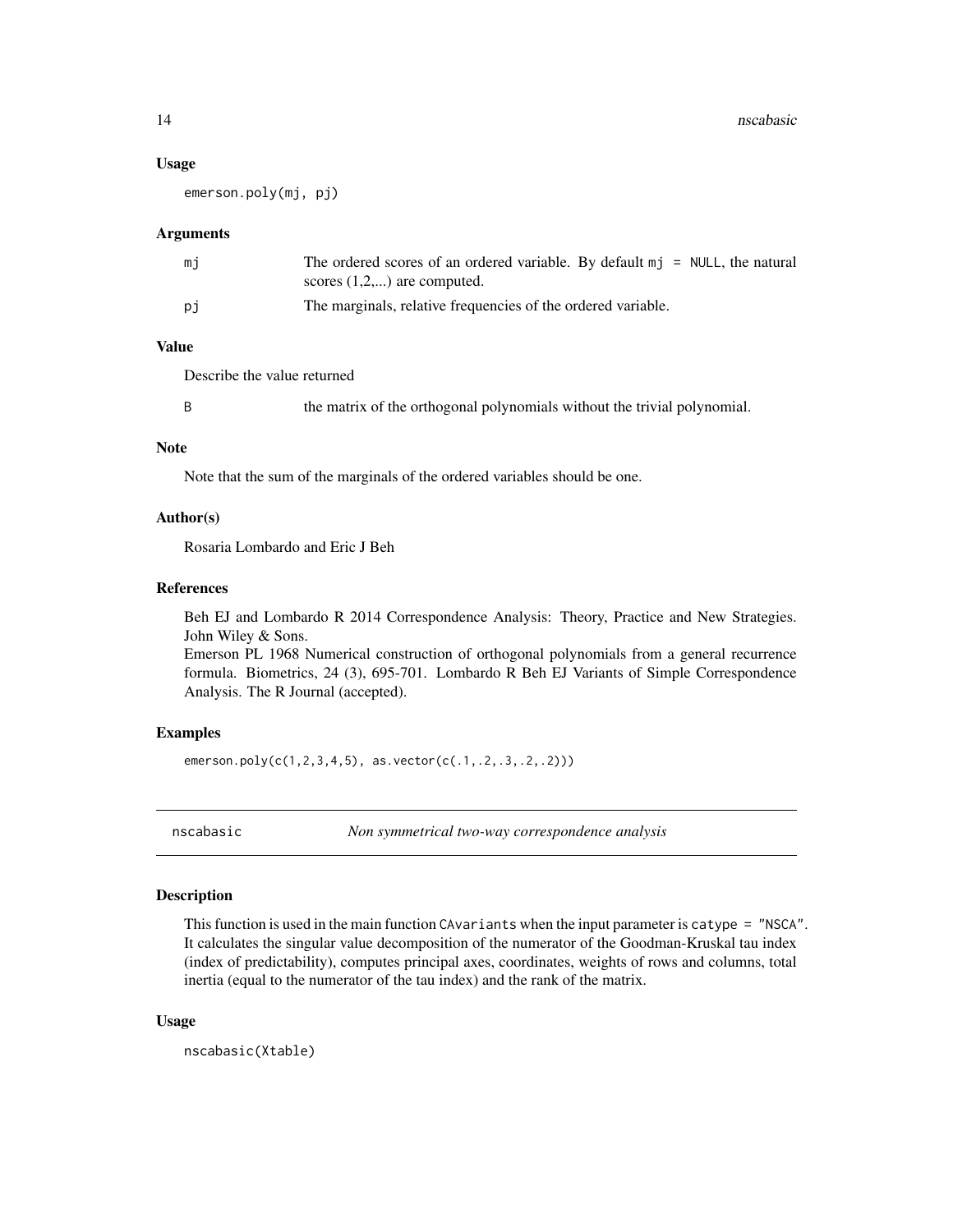#### <span id="page-14-0"></span>nscaellipse to the control of the control of the control of the control of the control of the control of the control of the control of the control of the control of the control of the control of the control of the control

#### Arguments

Xtable The two-way contingency table.

#### Note

This function belongs to the R object class called cabasicresults.

#### Author(s)

Rosaria Lombardo and Eric J. Beh

# References

Beh EJ and Lombardo R 2014 Correspondence Analysis: Theory, Practice and New Strategies. John Wiley & Sons. Lombardo R Beh EJ Variants of Simple Correspondence Analysis. The R Journal (accepted).

#### Examples

data(asbestos) nscabasic(asbestos)

nscaellipse *Algebraic elliptical confidence regions in non symmetrical correspondence analysis*

#### Description

This function produces elliptical confidence regions when non symmetrical or ordered non symmetrical correspondence analysis is performed. It superimposes the confidence ellipses on to the graphical displays, when the input parameter catype of the main code CAvariants is equal to "NSCA", "SONSCA" or "DONSCA". It is called from the main plot function plot.CAvariants and uses the function ellipse.

#### Usage

```
nscaellipse(Xtable, a1 = 1, a2 = 2, alpha = 0.05, cols = c(2, 4),
M = 2, cex = 0.8, cex.lab = 0.8, mar = c(5, 4, 4, 2) + 0.1, prop = 0.8, Imass, Jmass,
a, b, fr, g, dmu, tauden, inertiapc, plottype = "biplot",
biptype = "row", pos = 2, arrow = TRUE, length = \theta, graphy = TRUE, ell = TRUE)
```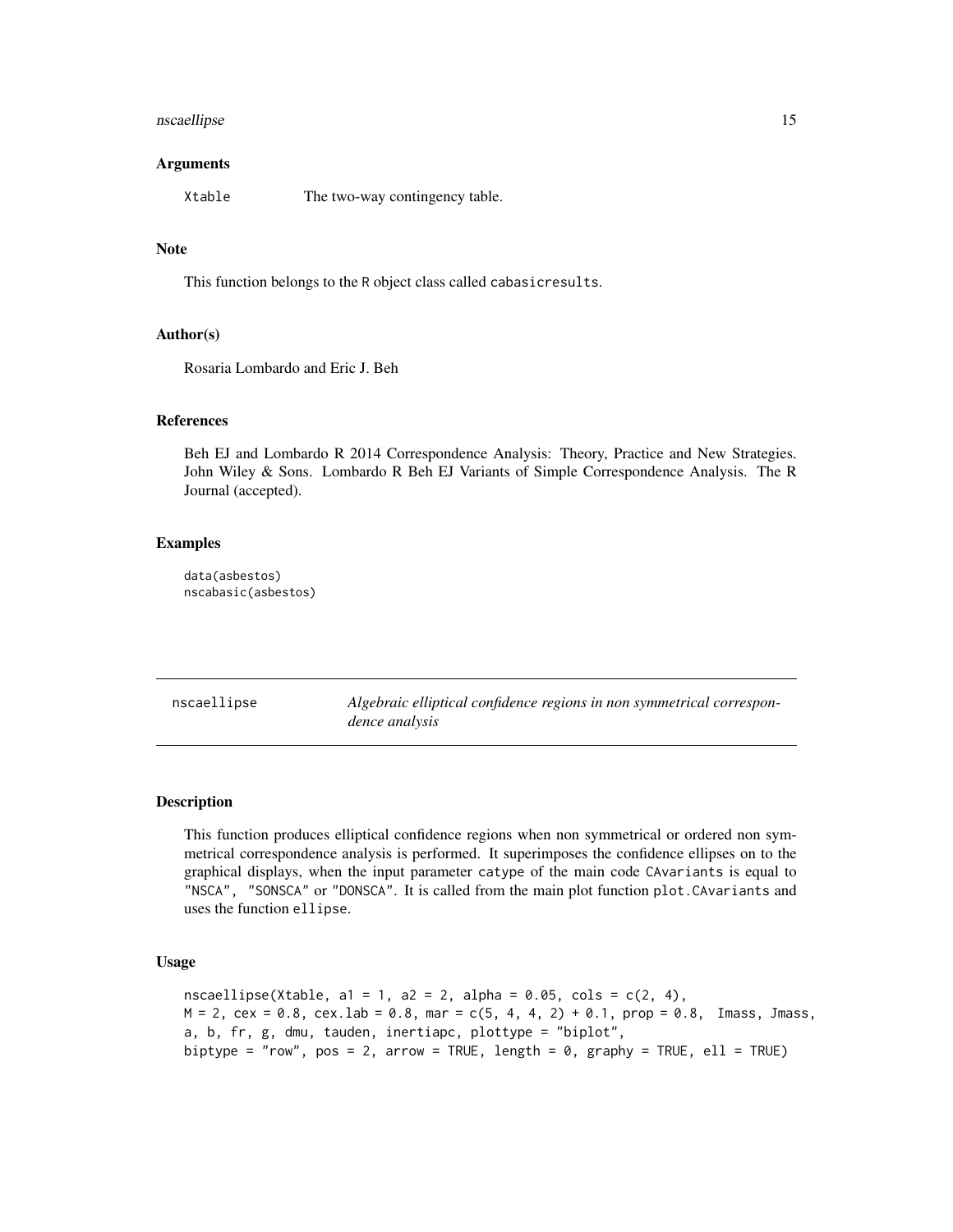# Arguments

| Xtable    | The two-way contingency table.                                                                                                      |  |
|-----------|-------------------------------------------------------------------------------------------------------------------------------------|--|
| a1        | The dimension reflected along the horizontal axis.                                                                                  |  |
| a2        | The dimension reflected along the vertical axis.                                                                                    |  |
| alpha     | The confidence level of the elliptical regions. By default, alpha = $0.05$ .                                                        |  |
| cols      | The graphical parameter for setting the colours of the points in graphical dis-<br>plays.                                           |  |
| M         | The number of axes used when drawing ellypse. By default, $M = 2$ . Its maxi-<br>mum value is equal to the rank of the data matrix. |  |
| cex       | The parameter for setting the size of character labels of points in graphical dis-<br>plays. By default, $cex = 0.8$ .              |  |
| cex.lab   | The parameter for setting the size of character labels of axes in graphical dis-<br>plays. By default, $cex.$ lab = 0.8.            |  |
| mar       | The parameter for setting the size of the plotting area.                                                                            |  |
| prop      | The scaling parameter for specifying the limits of the plotting area. By default,<br>$prop = 1$ .                                   |  |
| Imass     | The weight matrix of the row variable.                                                                                              |  |
| Jmass     | The weight matrix of the column variable.                                                                                           |  |
| a         | The row principal or polynomial axes.                                                                                               |  |
| b         | The column principal or polynomial axes.                                                                                            |  |
| fr        | The row coordinates.                                                                                                                |  |
| g         | The column coordinates.                                                                                                             |  |
| dmu       | The squared singular values or inertia of each axis.                                                                                |  |
| tauden    | The denominator of tau index.                                                                                                       |  |
| inertiapc | The percentage of explained inertia.                                                                                                |  |
| plottype  | The kind of graphical display. By default, plottype = "biplot".                                                                     |  |
| biptype   | The parameter for specifying the type of biplot. By default, biptype = "row".                                                       |  |
| pos       | The parameter that specifies the position of the point symbols in the graphical<br>displays. By default, $pos = 2$ .                |  |
| arrow     | The parameter for diplaying arrows in biplot in correspondence of points in<br>principal coordinates. By default, arrow = TRUE.     |  |
| length    | The parameter for setting the length of the arrow end in biplot. By default,<br>length = $0$ .                                      |  |
| graphy    | The parameter for diplaying ellipses in plots or biplots. By default, graphy = TRUE.                                                |  |
| ell       | The flag parameter used for displaying ellipse. By default, $e11 = TRUE$ .                                                          |  |

# Details

The output values of this function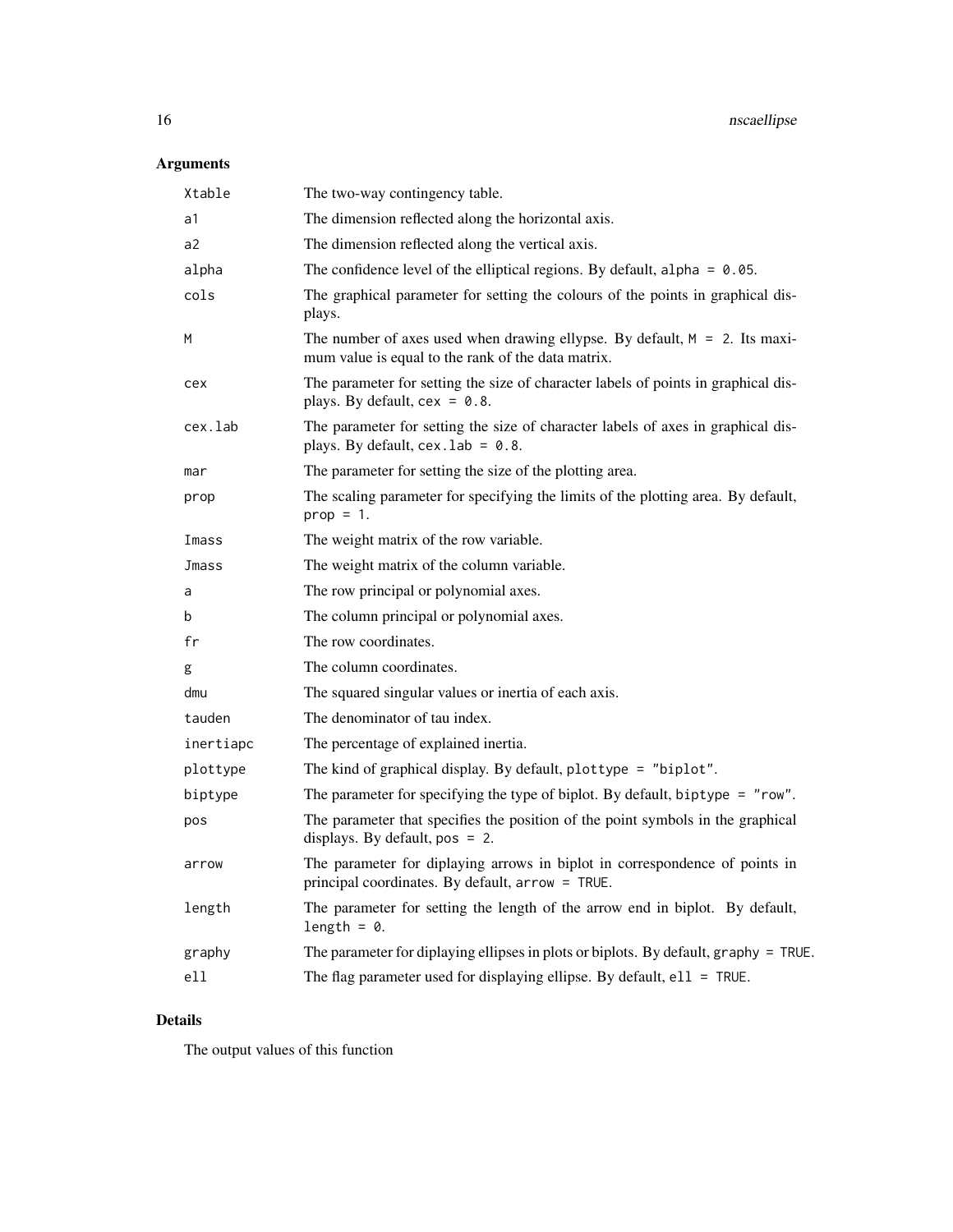#### <span id="page-16-0"></span>plot. CAvariants 17

#### Value

| eccentricity | Value of ellipse eccentricity. This is the distance between the ellipse center and<br>either of its two foci, which can be thought of as a measure of how much the<br>conic section deviates from being circular (when it is equal to zero then the<br>region becomes circular) |  |
|--------------|---------------------------------------------------------------------------------------------------------------------------------------------------------------------------------------------------------------------------------------------------------------------------------|--|
| HL Axis 1    | Value of ellipse semi-axis 1 for each row and column points.                                                                                                                                                                                                                    |  |
| HL Axis 2    | Value of ellipse semi-axis 2 for each row and column points.                                                                                                                                                                                                                    |  |
| Area         | Ellipse area for each row and column points.                                                                                                                                                                                                                                    |  |
| pvalcol      | P-value for each row and column points.                                                                                                                                                                                                                                         |  |

#### Note

This function is called from the main plot function plot.CAvariants and is executed when catype = "NSCA", catype = "SONSCA" or catype = "DONSCA", only if  $ell = TRUE$ .

#### Author(s)

Rosaria Lombardo and Eric J Beh

#### References

Beh EJ and Lombardo R 2014 Correspondence Analysis: Theory, Practice and New Strategies. John Wiley & Sons. Lombardo R Beh EJ Variants of Simple Correspondence Analysis. The R Journal (accepted).

plot.CAvariants *Main plot function*

#### Description

This function allows the analyst to produce the suitable graphical displays with respect to the six variants of correspondence analysis. In particular when plottype = "classic", it produces classical graphical displays for catype =  $"CA"$  and catype =  $"NSCA"$ , where the row and column variables are graphically depicted in principal coordinates.

When we set plottype = "biplot", it produces biplot graphical displays, or polynomial biplots in case of ordered analysis. Notice that for ordered analysis only polynomial biplots are suitable. In particular, for the singly ordered variants only row isometric polynomial biplots make sense, as we assume that the ordered variable is the column variable (the column coordinates are standard polynomial coordinates and the row coordinates are principal polynomial coordinates). When the input parameter catype is equal to catype = "SOCA", catype = "DOCA", catype = "SONSCA" or catype = "DONSCA", then the input parameter plottype should be equal to plottype = "biplot", if biptype = "row", it will give back a row isometric polynomial biplot.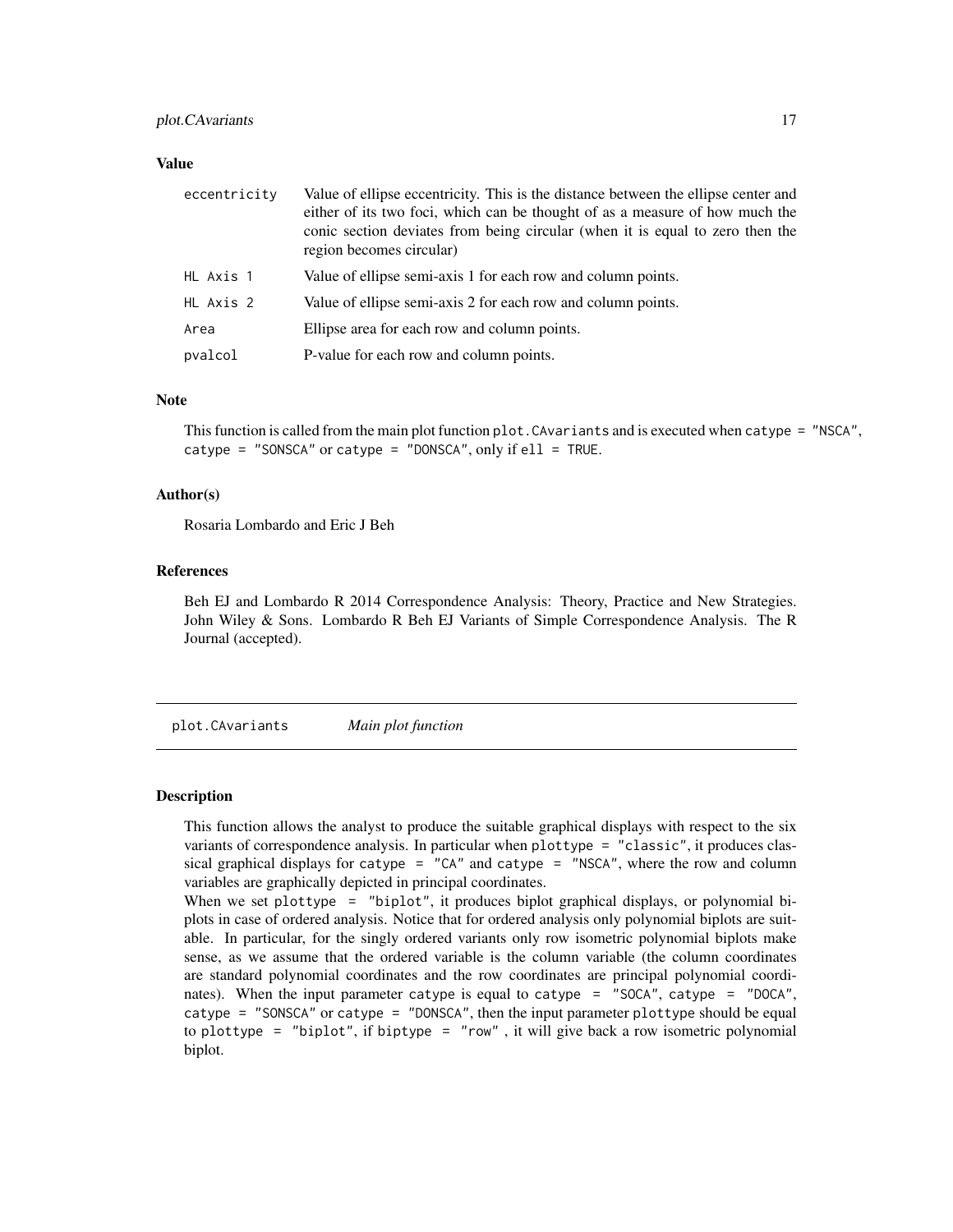```
## S3 method for class 'CAvariants'
plot(x, firstaxis = 1, lastaxis = 2, cex = 0.8, cex.lab = 0.8,
prop = 1, plottype = "biplot", biptype = "row",
scaleplot = 1, posleg = "topleft", pos = 2, ell = FALSE, Mell = x$Mell, alpha = 0.05,...)
```
# Arguments

| Χ         | The name of the output object, for example say res, used with the main function<br>CAvariants.                                                                                                                                                                                                                                                                                                                     |  |
|-----------|--------------------------------------------------------------------------------------------------------------------------------------------------------------------------------------------------------------------------------------------------------------------------------------------------------------------------------------------------------------------------------------------------------------------|--|
| firstaxis | The horizontal polynomial or principal axis, firstaxis. By default, firstaxis = 1.                                                                                                                                                                                                                                                                                                                                 |  |
| lastaxis  | The vertical polynomial or principal axis, lastaxis. By default, lastaxis = 2.                                                                                                                                                                                                                                                                                                                                     |  |
| cex       | The size of characters, cex, displayed on the correspondence plot or biplot. By<br>default, $cex = 0.8$ .                                                                                                                                                                                                                                                                                                          |  |
| cex.lab   | The parameter cex. Lab that specifies the size of character labels of axes in<br>graphical displays. By default, $cex.$ lab = $0.8$ .                                                                                                                                                                                                                                                                              |  |
| prop      | The scaling parameter for specifying the limits of the plotting area. By default,<br>$prop = 1$ .                                                                                                                                                                                                                                                                                                                  |  |
| plottype  | The type of graphical display required (either a classical correspondence plot or<br>a biplot). The user can look at a classical correspondence plot by defining the<br>input parameter plottype = "classic". When plottype = "biplot", it<br>produces biplot graphical displays, or polynomial biplots in case of an ordered<br>analysis.                                                                         |  |
|           | Note that for ordered analysis only polynomial biplots are suitable. In particu-<br>lar for the singly ordered variants, only row isometric polynomial biplots make<br>sense, as we assume that the ordered variable is the column variable (the col-<br>umn coordinates are standard polynomial coordinates and the row coordinates<br>are principal polynomial coordinates). By default, plottype = "biplot".    |  |
| biptype   | For a biplot, one may specify that it be a row-isometric biplot (biptype = $"row"$ )<br>or a column-isometric biplot (biptype = $"column"$ ). This feature is available<br>for the nominal symmetrical and the non symmetrical correspondence analyses.<br>By default, a row-isometric biplot, biptype = $"row",$ is produced.                                                                                     |  |
| scaleplot | The parameter for scaling the biplot coordinates, scaleplot, originally pro-<br>posed in Section 2.3.1 of Gower et al. (2011) and described on page 135 of Beh<br>and Lombardo (2014). By default, scaleplot = $1$ .                                                                                                                                                                                               |  |
| posleg    | The parameter posleg for specifying the position of the legend when portraying<br>trends of ordered categories in ordered variants of correspondence analysis. By<br>default, posleg = "topleft".                                                                                                                                                                                                                  |  |
| pos       | The parameter for specifying the position of point symbols in the graphical dis-<br>plays. By default, $pos = 2$ .                                                                                                                                                                                                                                                                                                 |  |
| ell       | The logical parameter, e11 which specifies whether algebraic confidence el-<br>lipses are to be included in the plot or not. Setting the input parameter to<br>ell = TRUE will allow the user to assess the statistical significance of each<br>category to the association between the variables. The ellipses will be included<br>when the plot is constructed using principal coordinates (being either row and |  |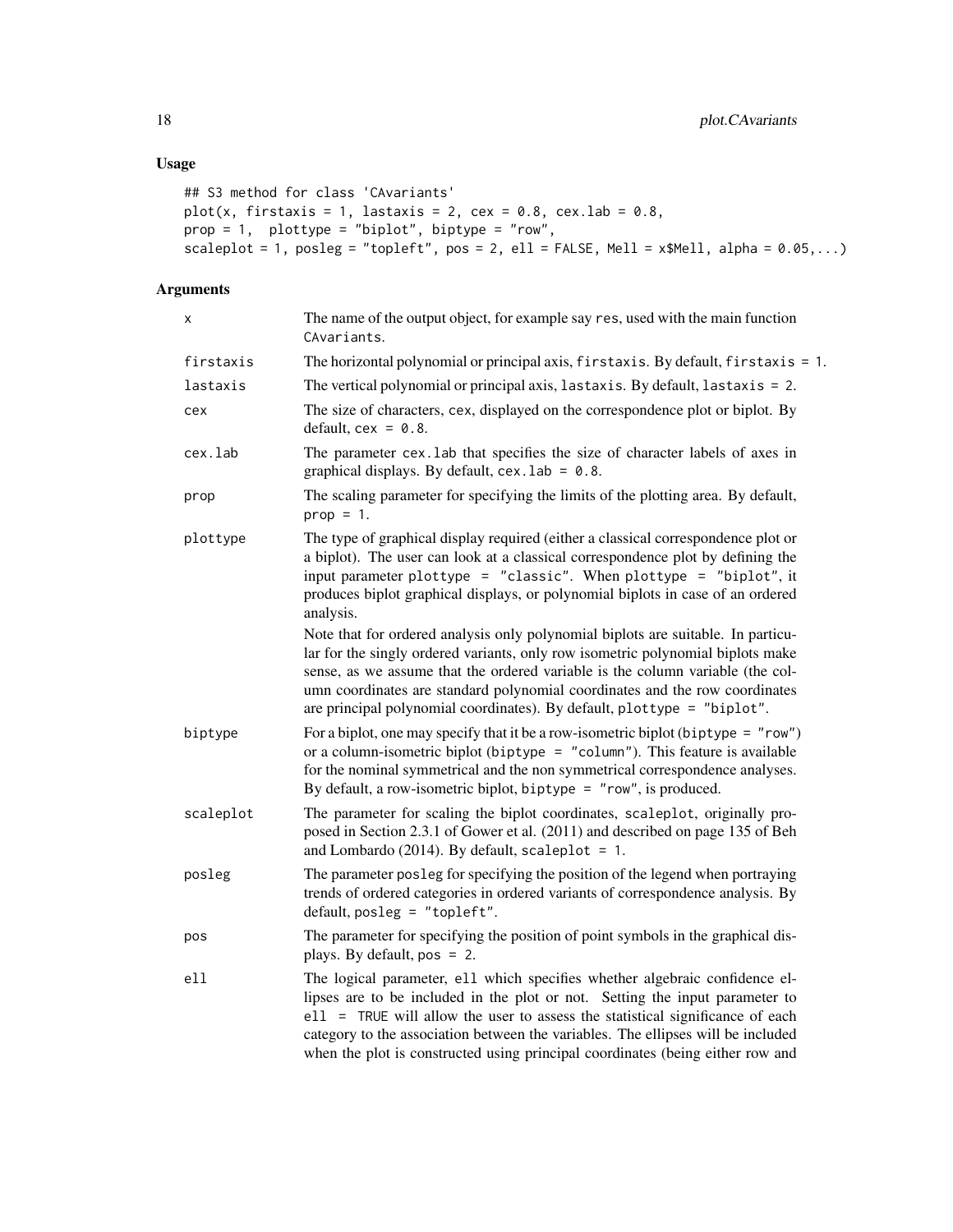| of these parameters. |       | column principal coordinates or row and column principal polynomial coordi-<br>nates). By default, this input parameter is set to $ell1 = FALSE$ . See also the input<br>parameter ellomp of the function CAvariants for a description of the numeric<br>characteristics of the confidence ellipses (eccentricity, area, etc.), as well as the<br>input parameter ellprint of the function print. CAvariants for getting a print |
|----------------------|-------|----------------------------------------------------------------------------------------------------------------------------------------------------------------------------------------------------------------------------------------------------------------------------------------------------------------------------------------------------------------------------------------------------------------------------------|
|                      | Mell  | The number of axes Mell considered when portraying the elliptical confidence<br>regions.<br>By default, it is equal to Mell = $min(nrow(Xtable))$ , $ncol(Xtable)) - 1$ ,<br>i.e. the rank of the data matrix. This parameter is identical to the input parameter<br>Mell of the function CAvariants.                                                                                                                            |
|                      | alpha | The confidence level of the elliptical regions. By default, alpha = $0.05$ .                                                                                                                                                                                                                                                                                                                                                     |
|                      | .     | Further arguments passed to or from other methods.                                                                                                                                                                                                                                                                                                                                                                               |

# Details

It produces classical and biplot graphical displays. Further when catype is equal to "DOCA", "SOCA", "DONSCA" or "SONSCA", the trend of row and column variables after the reconstruction of column profiles by polynomials is portrayed.

For classical biplot displays, it superimposes on it algebraic ellipses of confidence. It uses the secondary plot functions caellipse or nscaellipse, depending on the input parameter catype.

#### Note

For classical graphical displays, both sets of coordinates are defined using principal coordinates (see Greenacre's terminology). In biplot graphical displays, one set of coordinates is standard and the other is principal. When the analysis is ordered, it makes sense only biplot. One set of coordinates consists of standard polynomial coordinates and the other one is of principal polynomial coordinates.

# Author(s)

Rosaria Lombardo and Eric J Beh

#### References

Beh EJ and Lombardo R 2014 Correspondence Analysis: Theory, Practice and New Strategies. John Wiley & Sons. Gower J, Lubbe S, and le Roux, N 2011 Understanding Biplots. John Wiley & Sons. Lombardo R Beh EJ Variants of Simple Correspondence Analysis. The R Journal (accepted).

```
data(asbestos)
risasbestos<-CAvariants(asbestos, catype = "DOCA", firstaxis=1, lastaxis=2)
plot(risasbestos, plotype = "biplot", biptype = "row")
plot(risasbestos, plotype = "biplot", biptype = "row", ell = TRUE)
```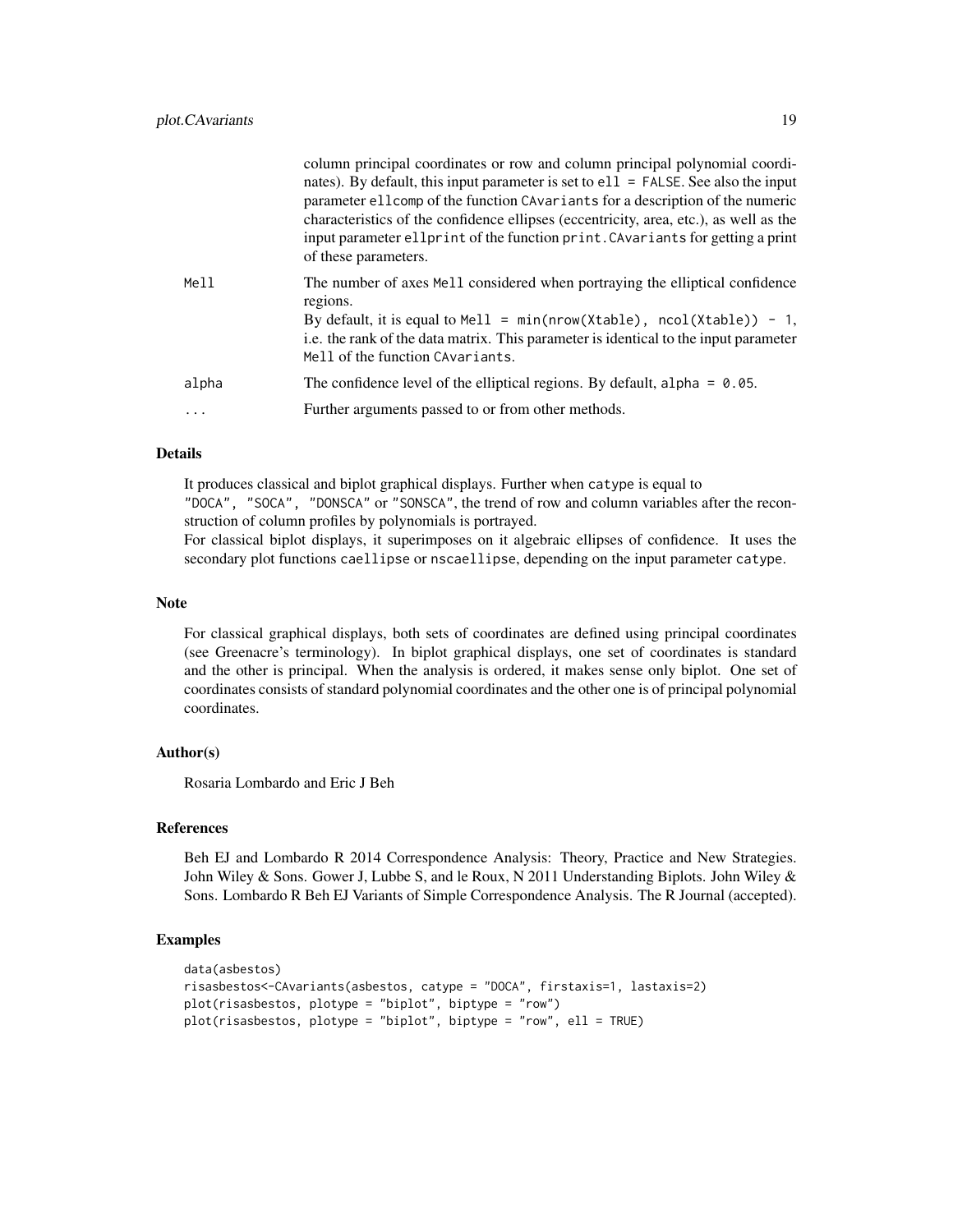<span id="page-19-0"></span>

This function produces a classical plot when the input parameter of the main code CAvariants has been set as plottype = "classic", or it gives a biplot when plottype = "biplot". This function allows the analyst to plot row and column points in graphical displays, using symbols and labels for each point. It is called internally from the main graphical function plot. CAvariants.

### Usage

```
plotone(a1, a2, plottype, things, nthings, nvars, Thingcoord, Varcoord,
inertiapc, thinggroup, thinggrlab, vargroup, vargrlab, thinglabels, varlabels,
picsize, cex = 0.8, cex.1ab = 0.8, type, catspe, pos = 2)
```
# Arguments

| a1          | The dimension reflected along the horizontal (polynomial or principal) axis in<br>the graphical display.                                                                                          |  |
|-------------|---------------------------------------------------------------------------------------------------------------------------------------------------------------------------------------------------|--|
| a2          | The dimension reflected along the vertical (polynomial or principal) axis in the<br>graphical display.                                                                                            |  |
| plottype    | The paramater for specifying what kind of graphical display is required. By<br>default, plottype = "classic", otherwise plottype = "biplot".                                                      |  |
| things      | The input parameter for specifying what variable is in principal coordinates. Its<br>value is "row" or "column" in biplots "rows&columns" in classical plots.                                     |  |
| nthings     | The number of row categories.                                                                                                                                                                     |  |
| nvars       | The number of column categories.                                                                                                                                                                  |  |
| Thingcoord  | The coordinates of the row variable.                                                                                                                                                              |  |
| Varcoord    | The coordinates of the column variable.                                                                                                                                                           |  |
| inertiapc   | The percentage of explained inertia for each axis.                                                                                                                                                |  |
| thinggroup  | It is a list of two objects, the first is the vector of the ordered natural scores of<br>the row variable, the second object is a vector of one whose length is equal to<br>the row number.       |  |
| thinggrlab  | The set of plotting symbols and colours of the row variable.                                                                                                                                      |  |
| vargroup    | It is a list of two objects, the first is the vector of the ordered natural scores of<br>the column variable, the second object is a vector of one whose length is equal<br>to the column number. |  |
| vargrlab    | The set of plotting symbols and colours of the column variable.                                                                                                                                   |  |
| thinglabels | The labels of the row variable.                                                                                                                                                                   |  |
| varlabels   | The labels of the column variable.                                                                                                                                                                |  |
| picsize     | The graphical parameter for specifying the size of the plotting area.                                                                                                                             |  |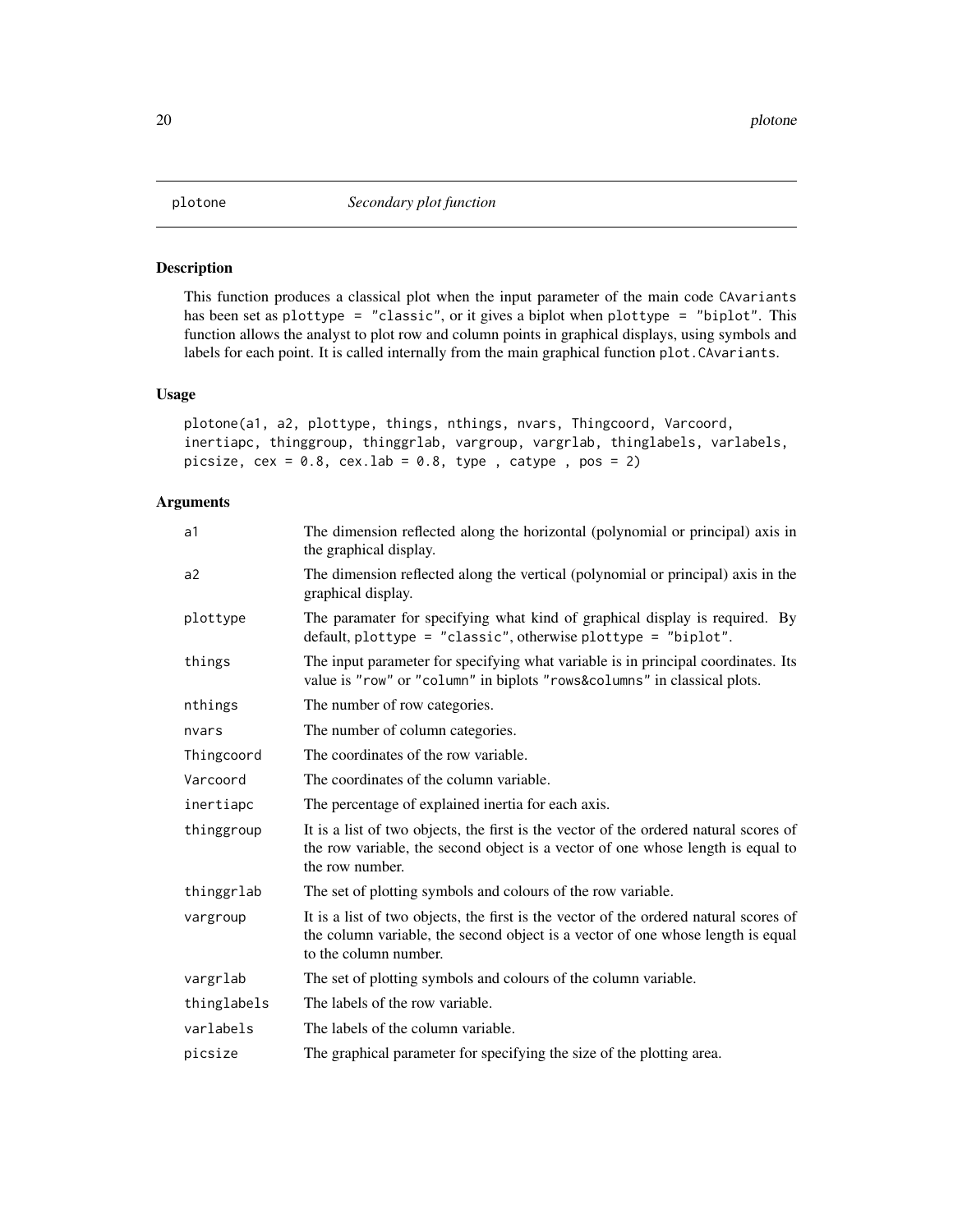#### <span id="page-20-0"></span>print.CAvariants 21

| cex     | The parameter for setting the size of character labels of points in graphical dis-<br>plays. By default, $cex = 0.8$ .    |  |
|---------|---------------------------------------------------------------------------------------------------------------------------|--|
| cex.lab | The parameter that specifies the size of character labels of axes in graphical<br>displays. By default, $cex.$ lab = 0.8. |  |
| type    | The graphical parameter that specifies the type of line to be drawn.                                                      |  |
| catype  | The input parameter specifying what variant of correspondence analysis is to be<br>performed.                             |  |
| pos     | The parameter for specifying the position of point symbols in the graphical dis-<br>plays. By default, $pos = 2$ .        |  |

# Note

In classical graphical displays, both sets of coordinates are principal coordinates (see Greenacre's terminology). In biplot graphical displays, one set of coordinates is standard and the other is principal. When the analysis is ordered, one set of coordinates consists of standard polynomial coordinates and the other one is of principal polynomial coordinates. This function is internally called by the main graphical function plot.CAvariants.

#### Author(s)

Rosaria Lombardo and Eric J Beh

#### References

Beh EJ and Lombardo R 2014 Correspondence Analysis: Theory, Practice and New Strategies. John Wiley & Sons. Lombardo R Beh EJ Variants of Simple Correspondence Analysis. The R Journal (accepted).

print.CAvariants *Main printing function*

#### Description

This function prints the results of any of the specified six variants of correspondence analysis. The input parameter is the name of the output of the main function CAvariants.

#### Usage

```
## S3 method for class 'CAvariants'
print(x, printdims = 2, ellprint = TRUE, Mell = min(nrow(x$Xtable), ncol(x$Xtable)) - 1,
alpha = 0.05, digits = 3,...)
```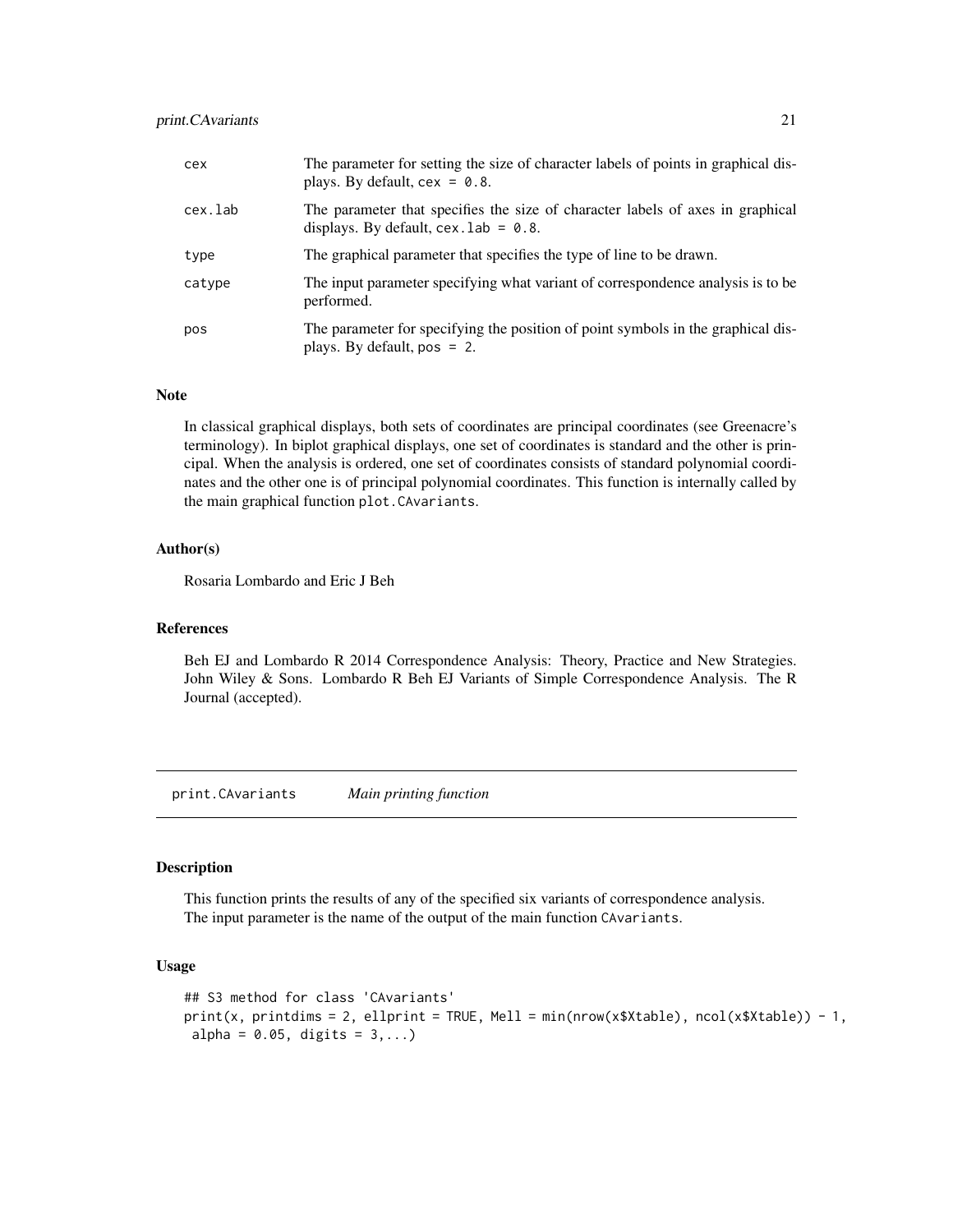# Arguments

| X         | The name of the output object, for example say res, used with the main function<br>CAvariants.                                                                                                                                                                                                                                           |
|-----------|------------------------------------------------------------------------------------------------------------------------------------------------------------------------------------------------------------------------------------------------------------------------------------------------------------------------------------------|
| printdims | The number of dimensions, printdims, that are used to generate the correspon-<br>dence plot, or biplot, and for summarising the numerical output of the analysis.<br>By default, printdims $= 2$ .                                                                                                                                       |
| ellprint  | The flag parameter, ellprint, allows that the characteristics of the confidence<br>ellipses (eccentricity, semi-axis, area, p-values) are displayed.<br>By default, ellprint $=$ TRUE.                                                                                                                                                   |
| Mell      | The number of axes Mell used for the construction of the confidence ellipses. By<br>default, it is equal to its maximum value, Mell = $min(nrow(x$Xtable), ncol(x$Xtable)) - 1$ ,<br>i.e. the rank of the data matrix. This input parameter is identical to the parameter<br>Mell of both the functions CAvariants and plot. CAvariants. |
| alpha     | The level of significance used for the construction of the elliptical regions. By<br>default, alpha = $0.05$ .                                                                                                                                                                                                                           |
| digits    | The minimum number of decimal places, digits, used for displaying the nu-<br>merical summaries of the analysis. By default, digits $= 3$ .                                                                                                                                                                                               |
| $\cdots$  | Further arguments passed to or from other methods.                                                                                                                                                                                                                                                                                       |

# Details

This function uses another function (called printwithaxes) for specifying the number of matrix dimensions to print.

# Value

The value of output returned depends on the kind of correspondence analysis performed

| Xtable                                                                    | The two-way contingency table.                                                                                        |  |  |
|---------------------------------------------------------------------------|-----------------------------------------------------------------------------------------------------------------------|--|--|
| Row weights: Imass                                                        |                                                                                                                       |  |  |
|                                                                           | The row weight matrix. These weights depend on the type of analysis per-<br>formed.                                   |  |  |
| Column weights: Jmass                                                     |                                                                                                                       |  |  |
|                                                                           | The column weight matrix. These weights are equal to the data column margins<br>for all types of analysis performed.  |  |  |
| Total inertia                                                             | The total inertia of the analysis performed. For example, when considering the<br>variants                            |  |  |
|                                                                           | of non symmetrical correspondence analysis, the numerator of the Goodman-<br>Kruskal tau index,                       |  |  |
|                                                                           | the associated C-statistic and its p-value is produced.                                                               |  |  |
| Inertias                                                                  | The inertia values, their percentage contribution to the total inertia and the cu-<br>mulative                        |  |  |
|                                                                           | percent inertias of the row and column space.                                                                         |  |  |
|                                                                           | When performing an ordered correspondence analysis, this output summary de-<br>scribes both the row and column spaces |  |  |
|                                                                           | for each principal or polynomial axis. When catype is CA or NSCA,                                                     |  |  |
| the associated inertia values in the row and column spaces are identical. |                                                                                                                       |  |  |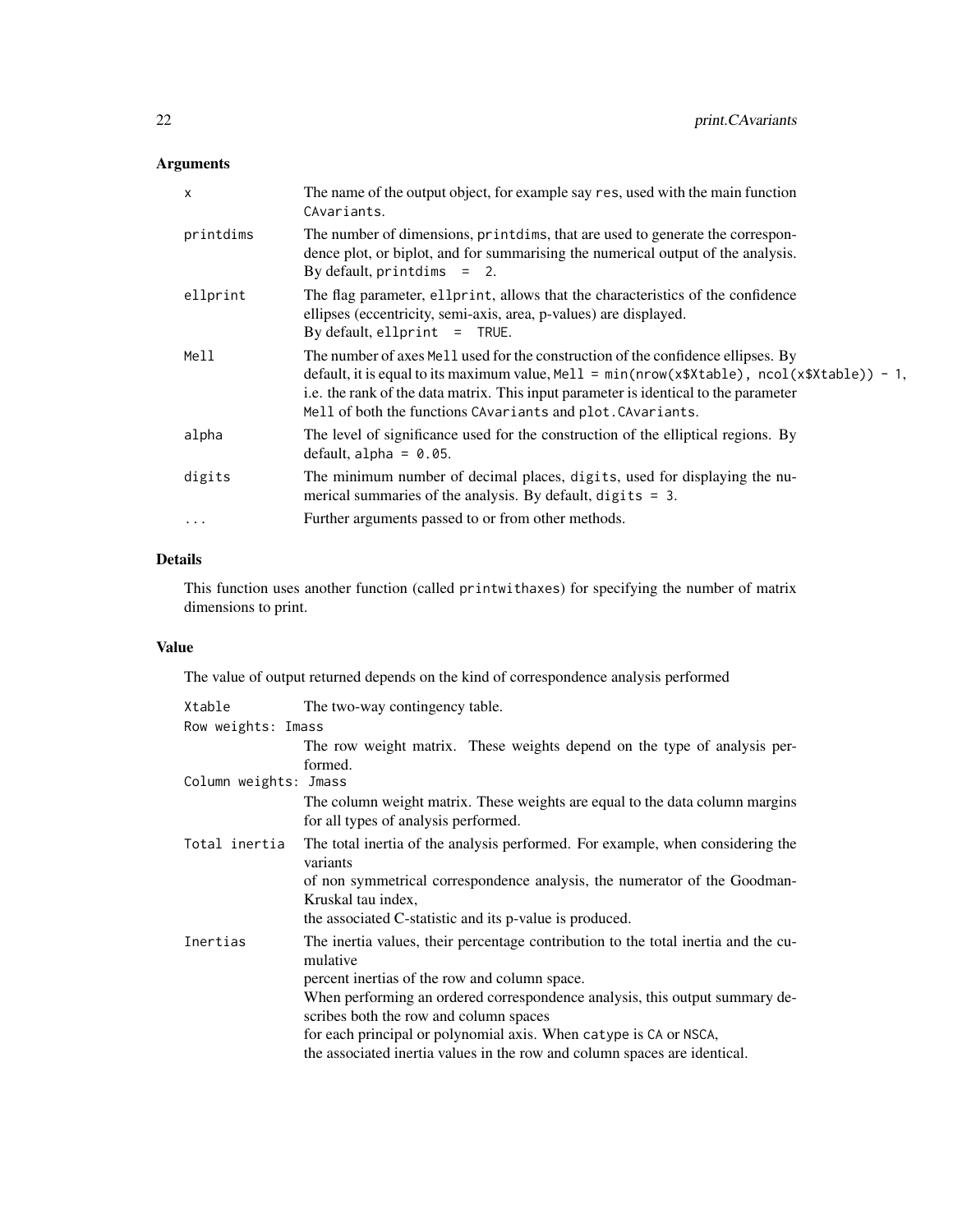|                              | Generalized correlation matrix<br>The generalized correlation matrix when performing an ordered correspondence<br>analysis,                                                                                                                                                                                                                                                                                                                                                                                                                       |
|------------------------------|---------------------------------------------------------------------------------------------------------------------------------------------------------------------------------------------------------------------------------------------------------------------------------------------------------------------------------------------------------------------------------------------------------------------------------------------------------------------------------------------------------------------------------------------------|
|                              | catype should be "DOCA", "DONSCA", "SOCA" or "SONSCA".                                                                                                                                                                                                                                                                                                                                                                                                                                                                                            |
| Row principal coordinates    | The row principal coordinates when catype is "CA" or "NSCA".                                                                                                                                                                                                                                                                                                                                                                                                                                                                                      |
| Column principal coordinates |                                                                                                                                                                                                                                                                                                                                                                                                                                                                                                                                                   |
|                              | The column principal coordinates when catype is "CA" or "NSCA".                                                                                                                                                                                                                                                                                                                                                                                                                                                                                   |
| Row standard coordinates     |                                                                                                                                                                                                                                                                                                                                                                                                                                                                                                                                                   |
|                              | The row standard coordinates when catype is "CA" or "NSCA".                                                                                                                                                                                                                                                                                                                                                                                                                                                                                       |
| Column standard coordinates  |                                                                                                                                                                                                                                                                                                                                                                                                                                                                                                                                                   |
|                              | The column standard coordinates when catype is "CA" or "NSCA".                                                                                                                                                                                                                                                                                                                                                                                                                                                                                    |
|                              | Row principal polynomial coordinates<br>The row principal polynomial coordinates when performing an ordered corre-<br>spondence analysis.                                                                                                                                                                                                                                                                                                                                                                                                         |
|                              | Column principal polynomial coordinates                                                                                                                                                                                                                                                                                                                                                                                                                                                                                                           |
|                              | The column principal coordinates when performing a doubly ordered correspon-<br>dence analysis.                                                                                                                                                                                                                                                                                                                                                                                                                                                   |
|                              | Row standard polynomial coordinates                                                                                                                                                                                                                                                                                                                                                                                                                                                                                                               |
|                              | The row standard polynomial coordinates, i.e. standard polynomial coordinates<br>for the row categories, when performing a doubly ordered correspondence anal-<br>ysis.                                                                                                                                                                                                                                                                                                                                                                           |
|                              | Column standard polynomial coordinates                                                                                                                                                                                                                                                                                                                                                                                                                                                                                                            |
|                              | The column standard polynomial coordinates, i.e. standard polynomial coordi-<br>nates for the column categories, when performing an ordered correspondence<br>analysis.                                                                                                                                                                                                                                                                                                                                                                           |
|                              | Row distances from the origin of the plot                                                                                                                                                                                                                                                                                                                                                                                                                                                                                                         |
|                              | The Euclidean distance of the row categories from the origin of the plot.                                                                                                                                                                                                                                                                                                                                                                                                                                                                         |
|                              | Column distances from the origin of the plot                                                                                                                                                                                                                                                                                                                                                                                                                                                                                                      |
|                              | The Euclidean distance of the column categories from the origin of the plot.                                                                                                                                                                                                                                                                                                                                                                                                                                                                      |
| Polynomial components        |                                                                                                                                                                                                                                                                                                                                                                                                                                                                                                                                                   |
|                              | The polynomial components of the total inertia and their p-values. The total<br>inertia of the column space                                                                                                                                                                                                                                                                                                                                                                                                                                       |
|                              | is partitioned to identify polynomial components, when catype is "SOCA" or<br>"SONSCA". When catype                                                                                                                                                                                                                                                                                                                                                                                                                                               |
|                              | is "DOCA" or "DONSCA", the total inertia of both the row and column space is<br>partitioned to identify of polynomial components.                                                                                                                                                                                                                                                                                                                                                                                                                 |
| Inner product                | The inner product of the biplot coordinates (concerning the first two axes when<br>firstaxis = $1$ and lastaxis = 2).                                                                                                                                                                                                                                                                                                                                                                                                                             |
| ellprint                     | When the input flag parameter is ellprint $=$ TRUE, then the print includes the<br>eccentricity of the confidence ellipses, the semi-major axis length of the ellipse<br>for each row and column point, HL Axis 1, the semi-minor axis length for<br>the ellipse for each row and column point, HL Axis 2, the area of the ellipse<br>for each row and column point, Area and the p-value for each row and column<br>point, P-value, see also the parameter ellcomp of the function CAvariants for<br>a detailed description of these parameters. |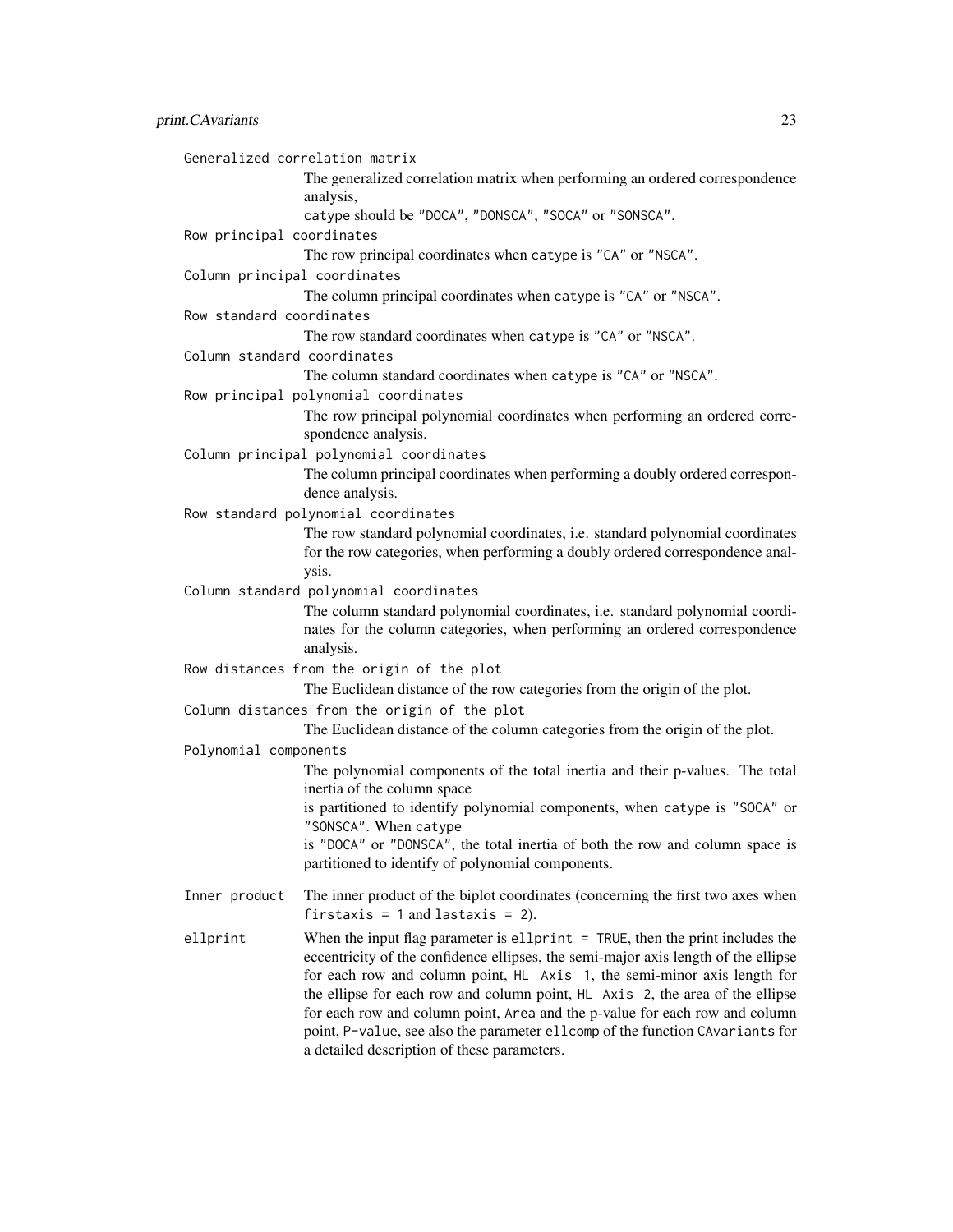#### <span id="page-23-0"></span>Author(s)

Rosaria Lombardo and Eric J. Beh

### References

Beh EJ and Lombardo R 2014 Correspondence Analysis: Theory, Practice and New Strategies. John Wiley & Sons.

# Examples

```
data(asbestos)
risasbestos<-CAvariants(asbestos, catype = "DOCA", firstaxis = 1, lastaxis = 2)
print(risasbestos)
```
printwithaxes *Secondary printing function*

# Description

The function is called from the main print function print.CAvariants. It adds the names to objects.

#### Usage

printwithaxes(x, thenames,digits=3)

# Arguments

|          | An R object.                                                                                   |
|----------|------------------------------------------------------------------------------------------------|
| thenames | A character vector of up to the same length as x.                                              |
| digits   | The minimum number of significant digits to be printed in values. By default,<br>digits $=$ 3. |

#### Note

It is called from print.CAvariants.

#### Author(s)

Rosaria Lombardo and Eric J. Beh

#### References

Beh EJ and Lombardo R 2014 Correspondence Analysis: Theory, Practice and New Strategies. John Wiley & Sons.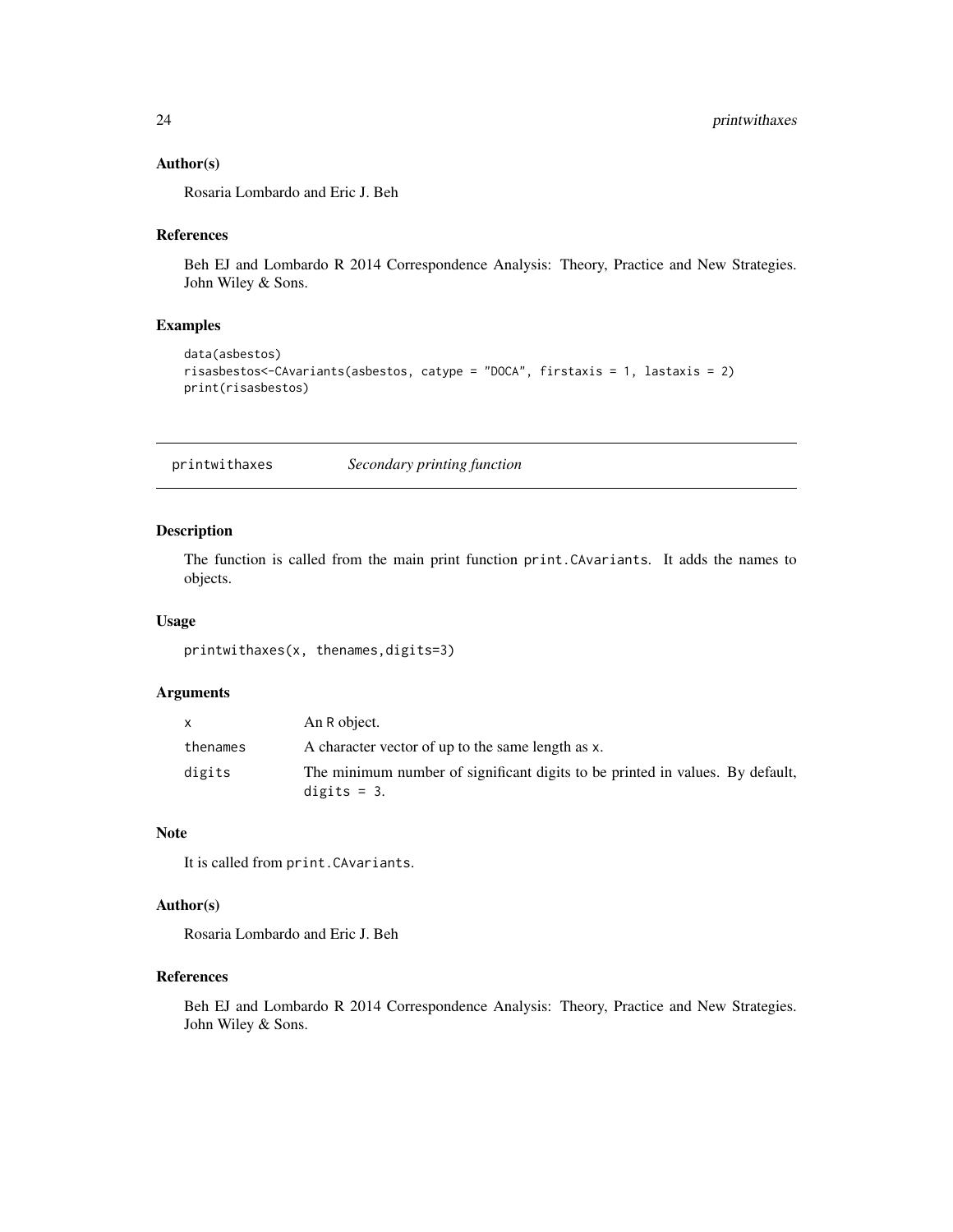<span id="page-24-0"></span>

This two-way contingency table summarises, in part, the results of a survey of the Dutch Central Bureau of Statistics (Isra\"els, 1987). The table considers a sample of 20819 men who were suspected of shoplifting in Dutch stores between 1977 and 1978.

#### Usage

data(shopdataM)

#### Format

The format is:

row names [1:13] "clothing" "accessories" "tobacco" "stationary" ... col names [1:9] "M12<" "M13" "M16" "M19" ...

#### References

Beh EJ and Lombardo R 2014 Correspondence Analysis: Theory, Practice and New Strategies. John Wiley & Sons.

Isra\"els A 1987 Eigenvalue Techniques for Qualitative Data. DSWO Press, Leiden.

```
shopdataM <-structure(c(81, 66, 150, 667, 67, 24, 47, 430, 743, 132, 32,
197, 209, 138, 204, 340, 1409, 259, 272, 117, 637, 684, 408,
57, 547, 550, 304, 193, 229, 527, 258, 368, 98, 246, 116, 298,
61, 402, 454, 384, 149, 151, 84, 146, 141, 61, 40, 13, 71, 52,
138, 252, 942, 297, 313, 92, 251, 167, 193, 30, 16, 130, 111,
280, 624, 359, 109, 136, 36, 96, 67, 75, 11, 16, 31, 54, 200,
195, 178, 53, 121, 36, 48, 29, 50, 5, 6, 14, 41, 152, 88, 137,
68, 171, 37, 56, 27, 55, 17, 3, 11, 50, 211, 90, 45, 28, 145,
17, 41, 7, 29, 28, 8, 10, 28, 111, 34), .Dim = c(13L,9L), .Dimnames = list(
c("clothing", "accessories", "tobacco", "stationary", "books",
"records", "household", "candy", "toys", "jewelry", "perfumes",
"hobby", "other"), c("M12<", "M13", "M16", "M19", "M25",
"M35", "M45", "M57", "M65+")))
dim(shopdataM)
```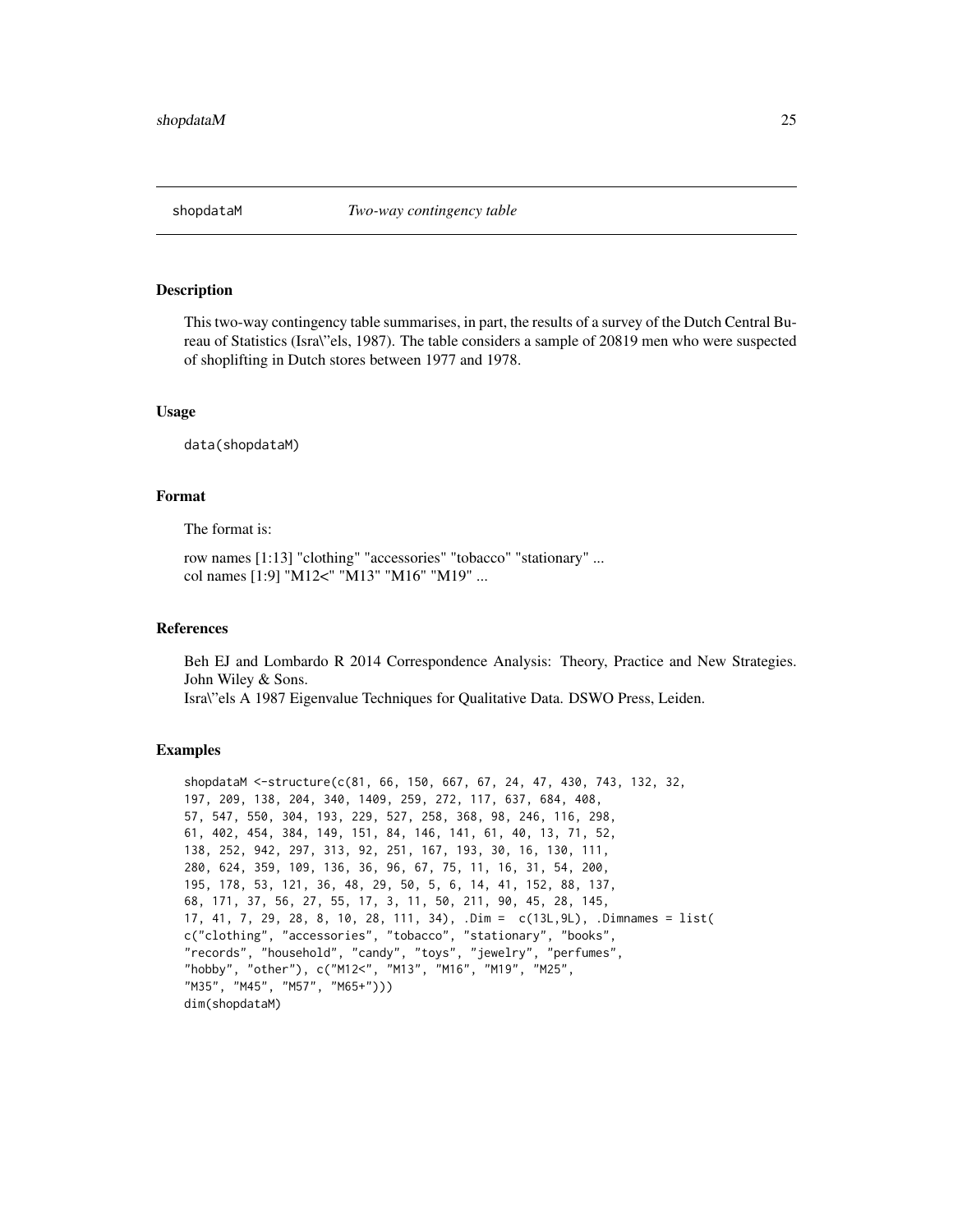<span id="page-25-0"></span>socabasic *Singly or one-way ordered correspondence analysis, it implies an ordered (column) variable*

# Description

This function is used in the main function CAvariants when the input parameter is catype = "SOCA". It performs the hybrid decomposition of the Pearson's ratio and computes principal axes for rows and polynomial axes for columns, coordinates, weights of rows and columns, total inertia (equal to the Pearson's index) and the rank of the matrix. It allows the analyst to decompose the inertia in terms of the column polynomial components.

#### Usage

socabasic(Xtable, mj)

#### Arguments

| Xtable | The two-way contingency table.    |
|--------|-----------------------------------|
| mi     | The set of ordered column scores. |

#### Note

This function belongs to the R object class called cabasicresults.

#### Author(s)

Rosaria Lombardo and Eric J. Beh

#### References

Beh EJ and Lombardo R 2014 Correspondence Analysis: Theory, Practice and New Strategies. John Wiley & Sons. Lombardo R Beh EJ Variants of Simple Correspondence Analysis. The R Journal (accepted).

```
data(asbestos)
mj \leftarrow c(1, 2, 3, 4, 5)socabasic(asbestos, mj)
```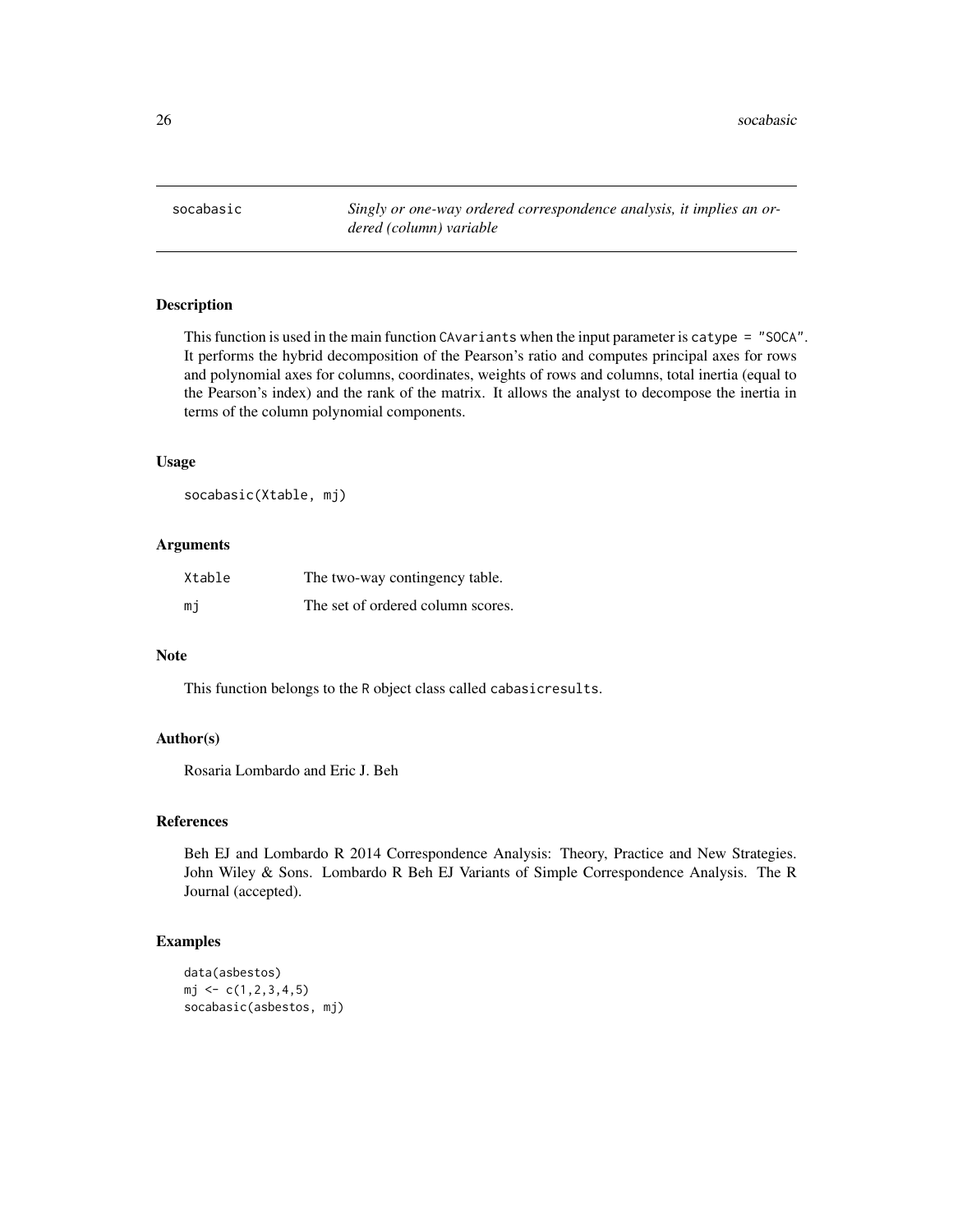<span id="page-26-0"></span>This function is used in the main function CAvariants when the input parameter is catype = "SONSCA". It performs the hybrid decomposition of the numerator of the Goodman-Kruskal tau index and implies an ordered (column) variable. It compute the principal axes for rows and polynomial axes for columns, coordinates, weights of rows and columns, inertia (equal to the numerator of the tau index), the rank of the matrix. It allows the analyst to decompose the inertia in column polynomial components.

#### Usage

```
sonscabasic(Xtable, mj)
```
#### Arguments

| Xtable | The two-way contingency table.    |
|--------|-----------------------------------|
| mi     | The set of ordered column scores. |

#### Note

This function belongs to the R object class called cabasicresults.

#### Author(s)

Rosaria Lombardo and Eric J. Beh

#### References

Beh EJ and Lombardo R 2014 Correspondence Analysis: Theory, Practice and New Strategies. John Wiley & Sons. Lombardo R Beh EJ Variants of Simple Correspondence Analysis. The R Journal (accepted).

```
data(asbestos)
mj < -c(1, 2, 3, 4, 5)sonscabasic(asbestos,mj)
```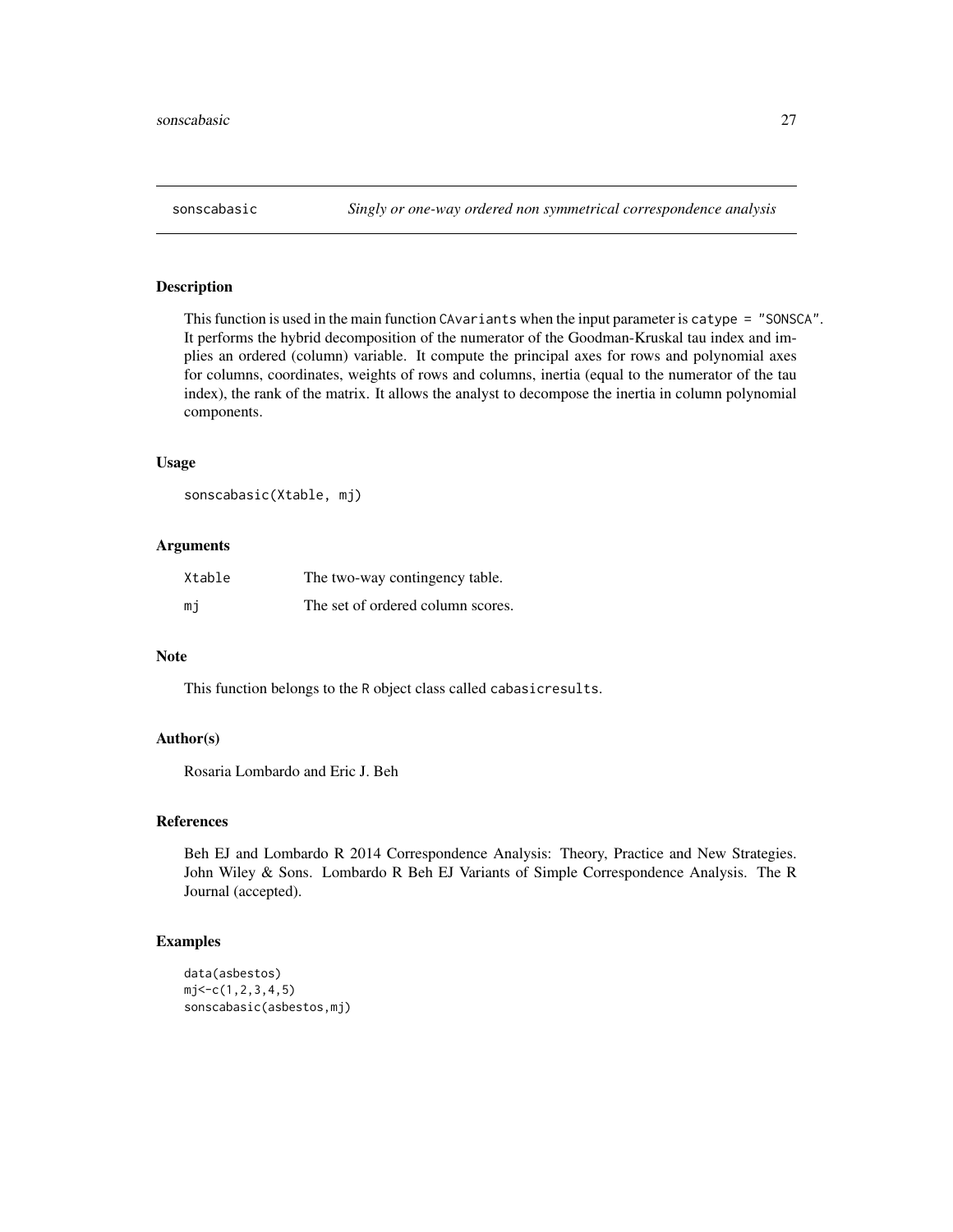<span id="page-27-0"></span>summary.CAvariants *Summary of results of CA variants analysis*

# Description

This function prints summary results of any of the specified six variants of correspondence analysis. The input parameter is the name of the output of the main function CAvariants.

# Usage

```
## S3 method for class 'CAvariants'
summary(object,printdims,digits,...)
```
# Arguments

| object    | The output of the main function CAvariants.                                                    |
|-----------|------------------------------------------------------------------------------------------------|
| printdims | The dimension number in printing. By default, printdims $= 3$ .                                |
| digits    | The minimum number of significant digits to be printed in values. By default,<br>digits $=$ 3. |
| $\ddotsc$ | Further arguments passed to or from other methods.                                             |

#### Value

The value of output returned depends on the kind of correspondence analysis performed.

| Inertias                     | The inertia value and its percentage, in the row and column space for each princi-<br>pal or polynomial axis when catype is "DOCA", "DONSCA", "SOCA" or "SONSCA".<br>When catype is "CA" or "NSCA", the associated inertia values in the row and<br>column spaces are the same. |  |
|------------------------------|---------------------------------------------------------------------------------------------------------------------------------------------------------------------------------------------------------------------------------------------------------------------------------|--|
|                              | Generalized correlation matrix                                                                                                                                                                                                                                                  |  |
|                              | The generalized correlation matrix when catype is "DOCA", "DONSCA", "SOCA"<br>or "SONSCA".                                                                                                                                                                                      |  |
| Row principal coordinates    |                                                                                                                                                                                                                                                                                 |  |
|                              | The row principal coordinates when catype is "CA" or "NSCA".                                                                                                                                                                                                                    |  |
| Column principal coordinates |                                                                                                                                                                                                                                                                                 |  |
|                              | The column principal coordinates when catype is "CA" or "NSCA".                                                                                                                                                                                                                 |  |
| Row standard coordinates     |                                                                                                                                                                                                                                                                                 |  |
|                              | The row standard coordinates when catype is "CA" or "NSCA".                                                                                                                                                                                                                     |  |
| Column standard coordinates  |                                                                                                                                                                                                                                                                                 |  |
|                              | The column standard coordinates when catype is "CA" or "NSCA".                                                                                                                                                                                                                  |  |
|                              | Row principal polynomial coordinates                                                                                                                                                                                                                                            |  |
|                              | The row principal polynomial coordinates when catype is "DOCA", "DONSCA",<br>"SOCA" or "SONSCA".                                                                                                                                                                                |  |
|                              | Column principal polynomial coordinates                                                                                                                                                                                                                                         |  |
|                              | The column principal coordinates when catype is "DOCA", "DONSCA".                                                                                                                                                                                                               |  |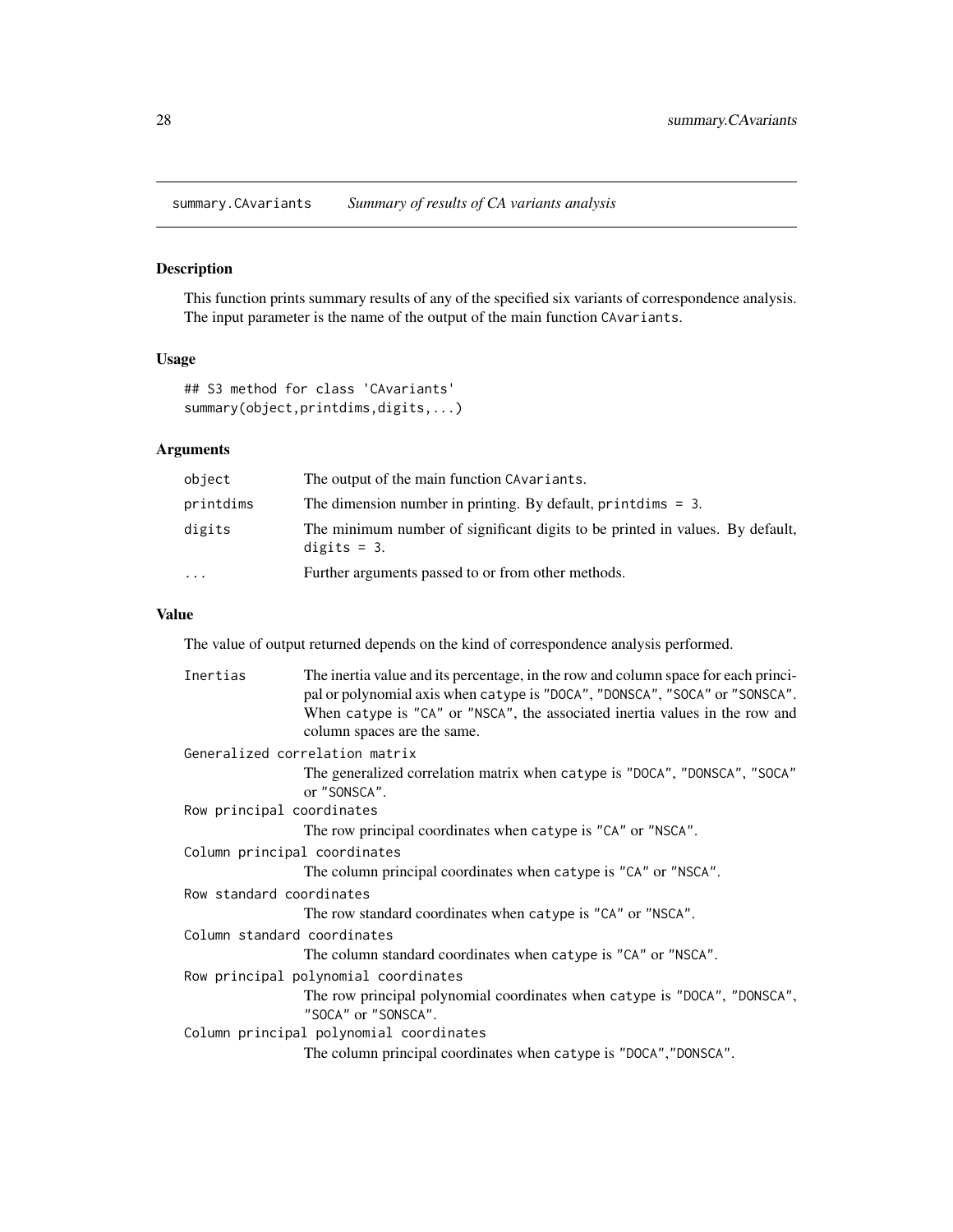#### <span id="page-28-0"></span>trendplot 29

| Row standard polynomial coordinates |                                                                                                                                                                                                                                                                                                                   |  |
|-------------------------------------|-------------------------------------------------------------------------------------------------------------------------------------------------------------------------------------------------------------------------------------------------------------------------------------------------------------------|--|
|                                     | The row standard polynomial coordinates when catype is "DOCA" or "DONSCA".                                                                                                                                                                                                                                        |  |
|                                     | Column standard polynomial coordinates                                                                                                                                                                                                                                                                            |  |
|                                     | The column standard polynomial coordinates when catype is "DOCA", "DONSCA",<br>"SOCA", "SONSCA".                                                                                                                                                                                                                  |  |
| Total inertia                       | The total inertia. For example in case of non symmetrical correspondence anal-<br>ysis, it gives the numerator of the Goodman-Kruskal tau index, the associated<br>C-statistic and its p-value.                                                                                                                   |  |
| Polynomial components               |                                                                                                                                                                                                                                                                                                                   |  |
|                                     | The polynomial components of inertia and their p-values. The inertia of the<br>column space is partitioned in terms of polynomial components when catype is<br>"SOCA" or "SONSCA". The inertia of the row and column space is partitioned in<br>terms of polynomial components when catype is "DOCA" or "DONSCA". |  |
| Inner product                       | The inner product of coordinates.                                                                                                                                                                                                                                                                                 |  |

#### Author(s)

Rosaria Lombardo and Eric J. Beh

#### References

Beh EJ and Lombardo R 2014 Correspondence Analysis: Theory, Practice and New Strategies. John Wiley & Sons. Lombardo R Beh EJ Variants of Simple Correspondence Analysis. The R Journal (accepted).

# Examples

```
asbestos<-matrix(c(310, 36, 0, 0, 212, 158, 9, 0, 21, 35, 17, 4, 25,102,
49, 18, 7, 35, 51, 28), 4, 5, dimnames = list(c("none","grade1", "grade2", "grade3"),
c("0-9", "10-19", "20-29", "30-39", "40"))risasbestos<-CAvariants(asbestos, catype = "DOCA", firstaxis = 1, lastaxis = 2)
summary(risasbestos)
```
trendplot *Trends of matrix rows and columns*

### Description

This function portrays the row and column trends of the centred column profile matrix reconstructed by means of othogonal polynomials and/or principal axes.

# Usage

```
trendplot(f, g, cex = 1, cex.lab = 0.8, main = " ", prop = 0.5,
posleg = "topleft", xlab = "First Principal Axis",
ylab = "Second Principal Axis")
```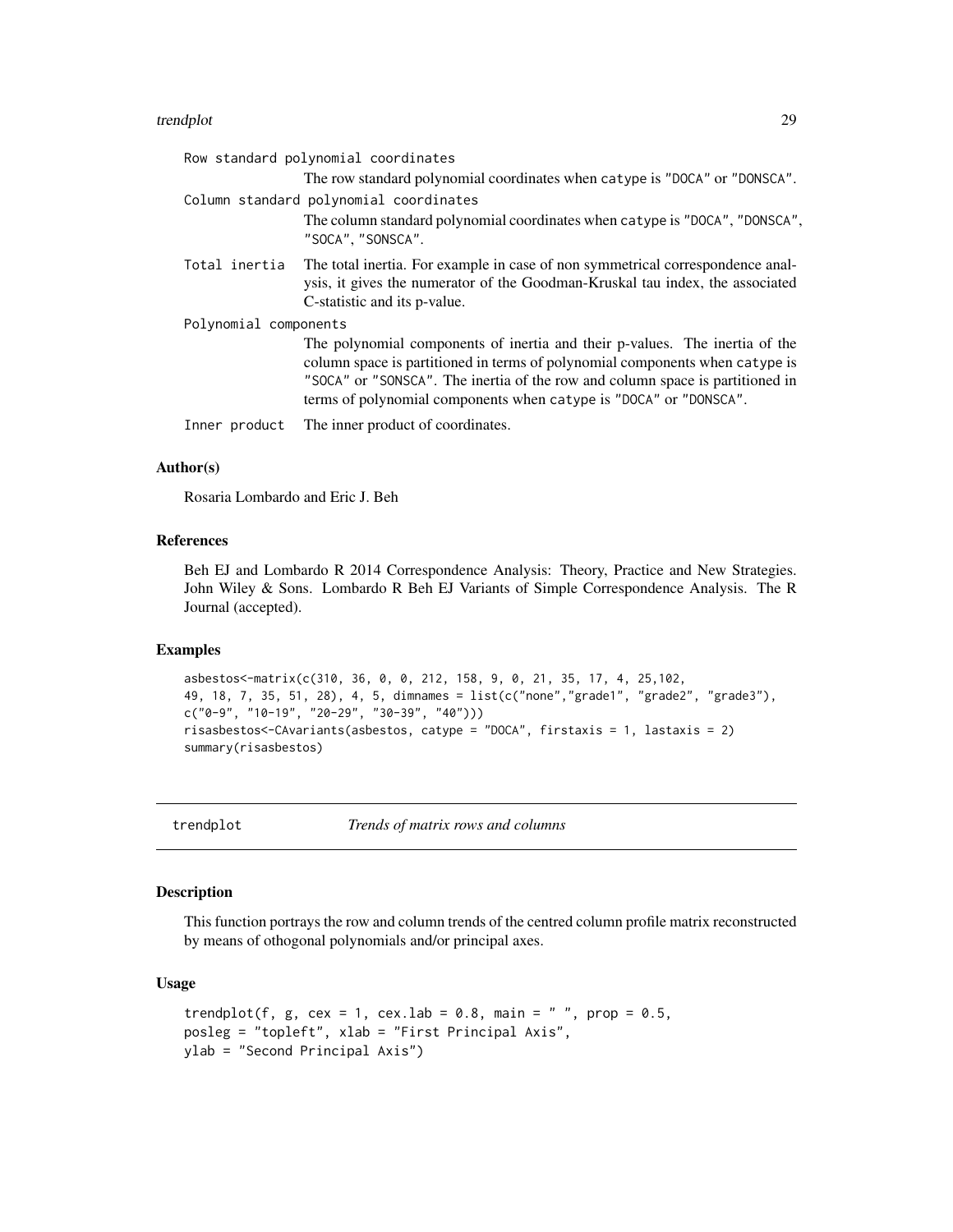# Arguments

| $\mathsf{f}$ | The row coordinates.                                                                                                           |
|--------------|--------------------------------------------------------------------------------------------------------------------------------|
| g            | The column coordinates.                                                                                                        |
| cex          | The parameter for setting the size of character labels of points in graphical dis-<br>plays. By default, $cex = 1$ .           |
| cex.lab      | The parameter for setting the size of character labels of axes in graphical dis-<br>plays. By default, $cex$ . lab = 0.8.      |
| main         | The title of the graphical display.                                                                                            |
| prop         | The scaling parameter for specifying the limits of the plotting area. By default,<br>$prop = 0.5$ .                            |
| posleg       | The parameter for specifying the position of the legend in the graphical function<br>trendplot. By default, $pos = "topleft".$ |
| xlab         | The parameter for setting the character label of the horizontal axis in graphical<br>displays.                                 |
| ylab         | The parameter for setting the character label of the vertical axis in graphical<br>displays.                                   |

# Note

This function is called from the main plot function plot.CAvariants.

# Author(s)

Rosaria Lombardo and Eric J. Beh

# References

Beh EJ and Lombardo R 2014 Correspondence Analysis: Theory, Practice and New Strategies. John Wiley & Sons. Lombardo R Beh EJ Variants of Simple Correspondence Analysis. The R Journal (accepted).